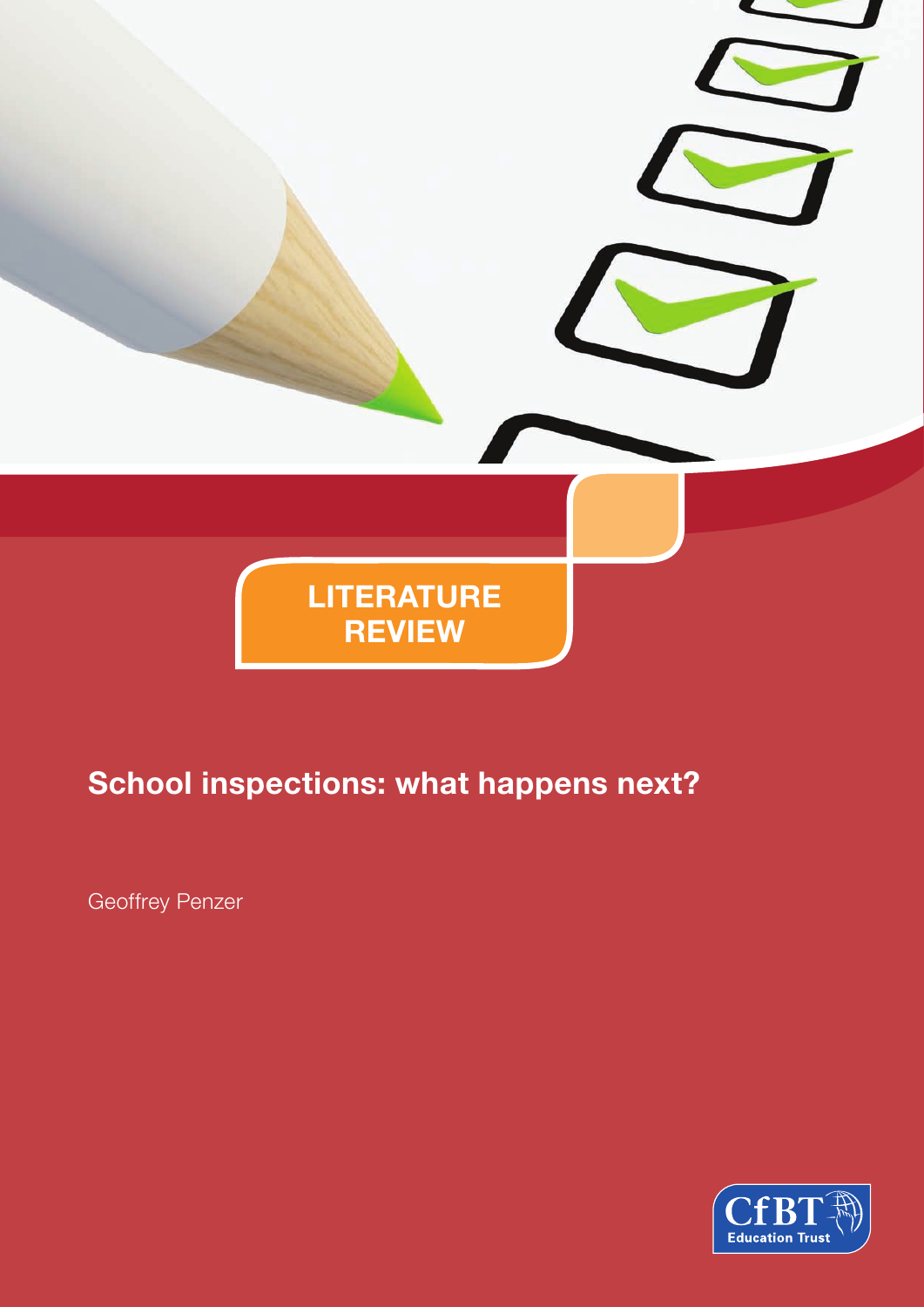## **Welcome to CfBT Education Trust**



CfBT Education Trust is a top 50 UK charity providing education services for public benefit in the UK and internationally. Established 40 years ago, CfBT Education Trust now has an annual turnover exceeding £100 million and employs 2,300 staff worldwide who support educational reform, teach, advise, research and train.

Since we were founded, we have worked in more than 40 countries around the world. Our work involves teacher and leadership training, curriculum design and school improvement services. The majority of staff provide services direct to learners: in nurseries, schools and academies; through projects for excluded pupils; in young offender institutions and in advice and guidance centres for young people. We have worked successfully to implement reform programmes for governments throughout the world. Government clients in the UK include the Department for Education (DfE), the Office for Standards in Education, Children's Services and Skills (Ofsted), and local authorities. Internationally, we work with educational ministries in Dubai, Abu Dhabi and Singapore among many others.

Surpluses generated by our operations are reinvested in educational research and development. Our research programme – Evidence for Education – aims to improve educational practice on the ground and widen access to research in the UK and overseas.

Visit www.cfbt.com for more information.

The views and opinions expressed in this publication are those of the author and do not necessarily represent the views of CfBT Education Trust.

© CfBT copyright 2011

All rights reserved

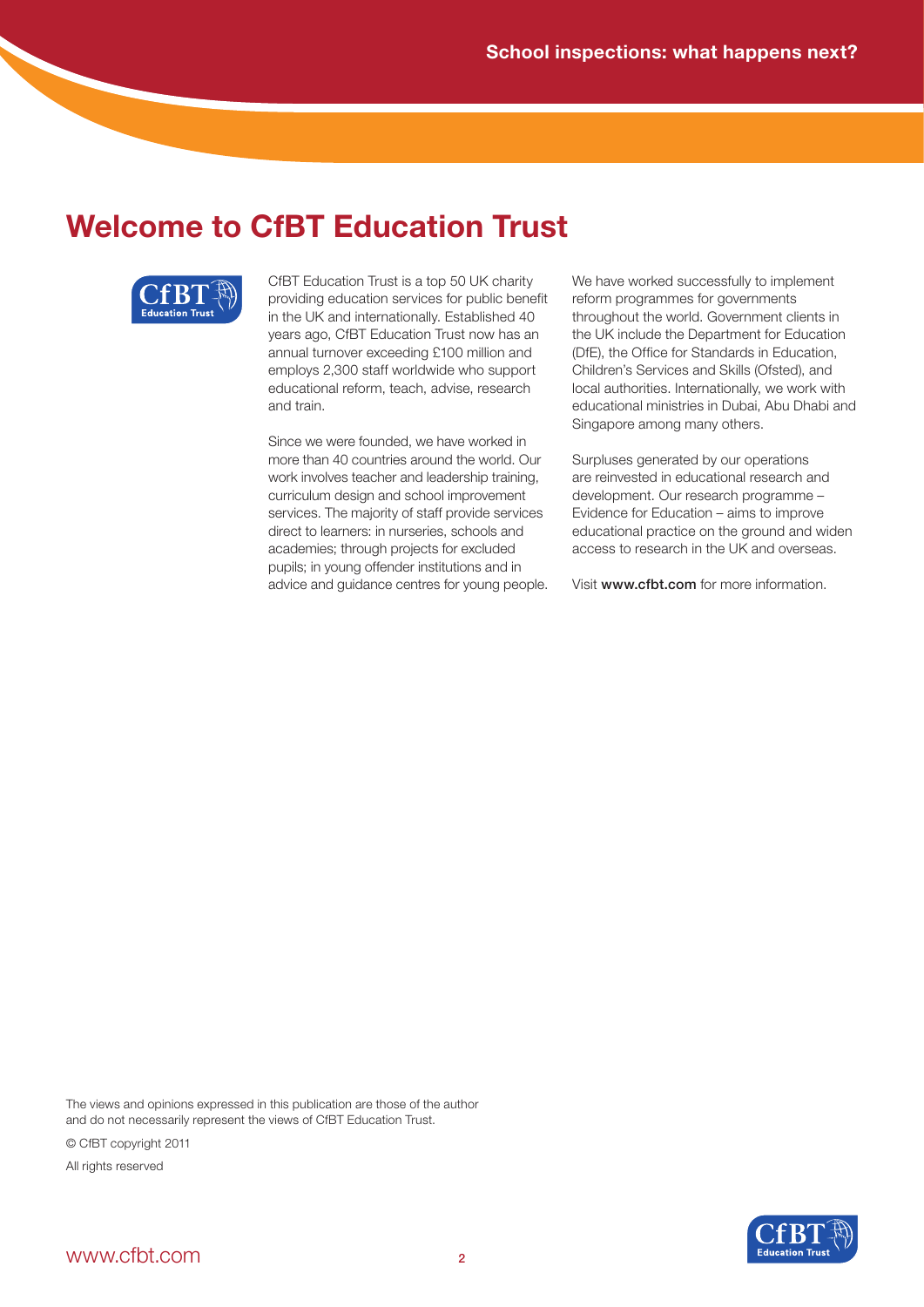# **Contents**

| School inspections: what happens next? | 5  |
|----------------------------------------|----|
|                                        |    |
| Purpose and scope                      | 5  |
| Context                                | 6  |
| Variations                             | 8  |
| Inspection outcomes                    | 10 |
| <b>Discussion</b>                      | 14 |
| Conclusion                             | 16 |
| Annex A                                | 17 |

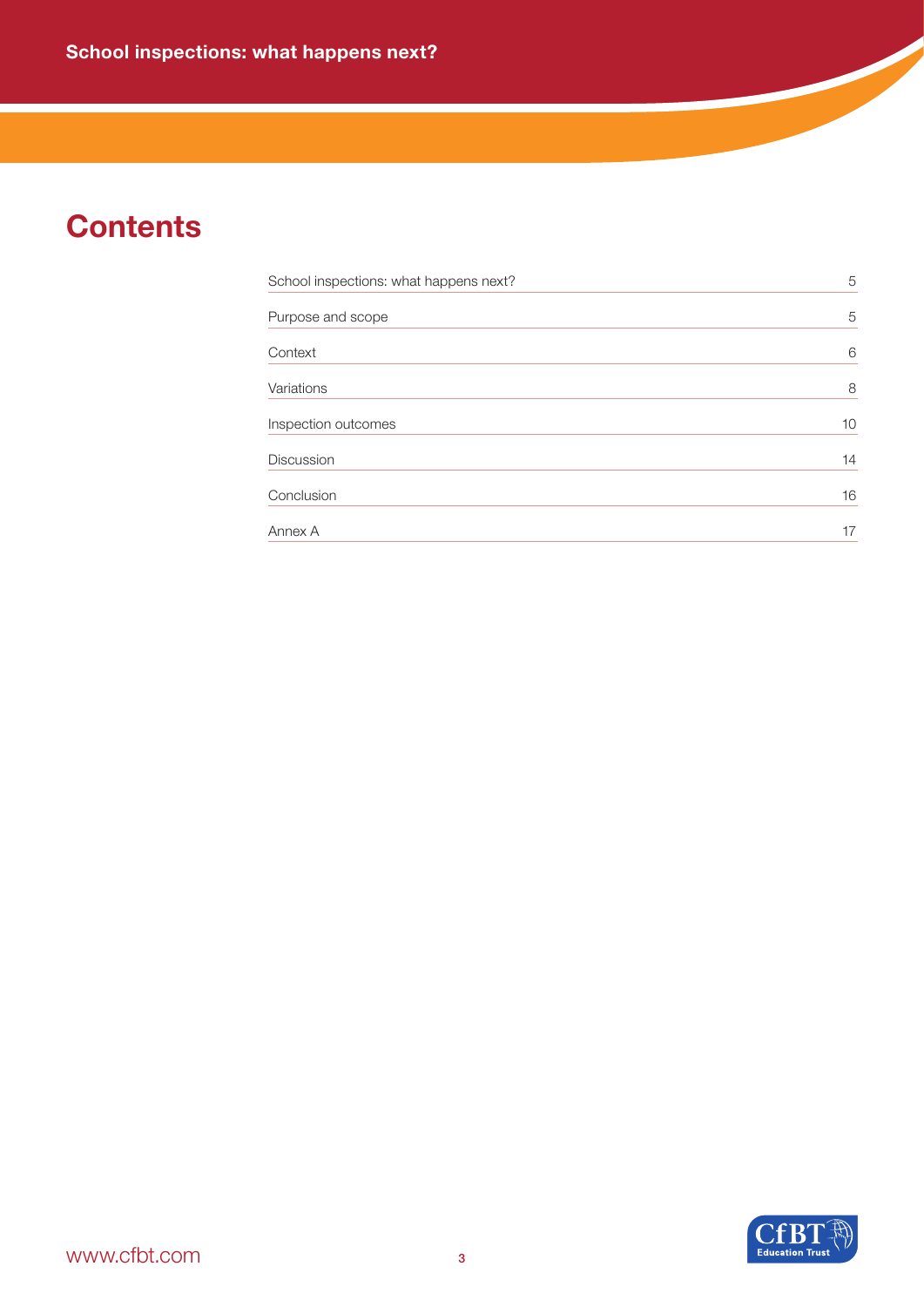## **About the author**

### Penzer Allen

Penzer Allen is a well established management consultancy whose principals are Geoffrey Penzer and Vivienne Allen. Most of its clients are in the education and not-for-profit sectors. It became involved in school inspection in 1993, and during the period to 2005 it helped to run about 1000 school inspections, and a similar number of nursery inspections, on behalf of Ofsted.

Geoffrey, who is the lead author of this report, was himself an inspector and has worked with CfBT Education Trust since 2005 in support

of its inspection services activities (mainly in England but also Dubai). Currently he chairs CfBT's User Impact Forum. The impetus for undertaking a brief exploration of the ways that inspection findings are used, or at least meant to be used, in a range of countries came as part of the effort to learn more about how the potentially beneficial impacts of inspection might be optimised.

## **Acknowledgement**

This work was stimulated and enhanced by challenging conversations with colleagues, in particular Tony McAleavy, CfBT's Director of Education.

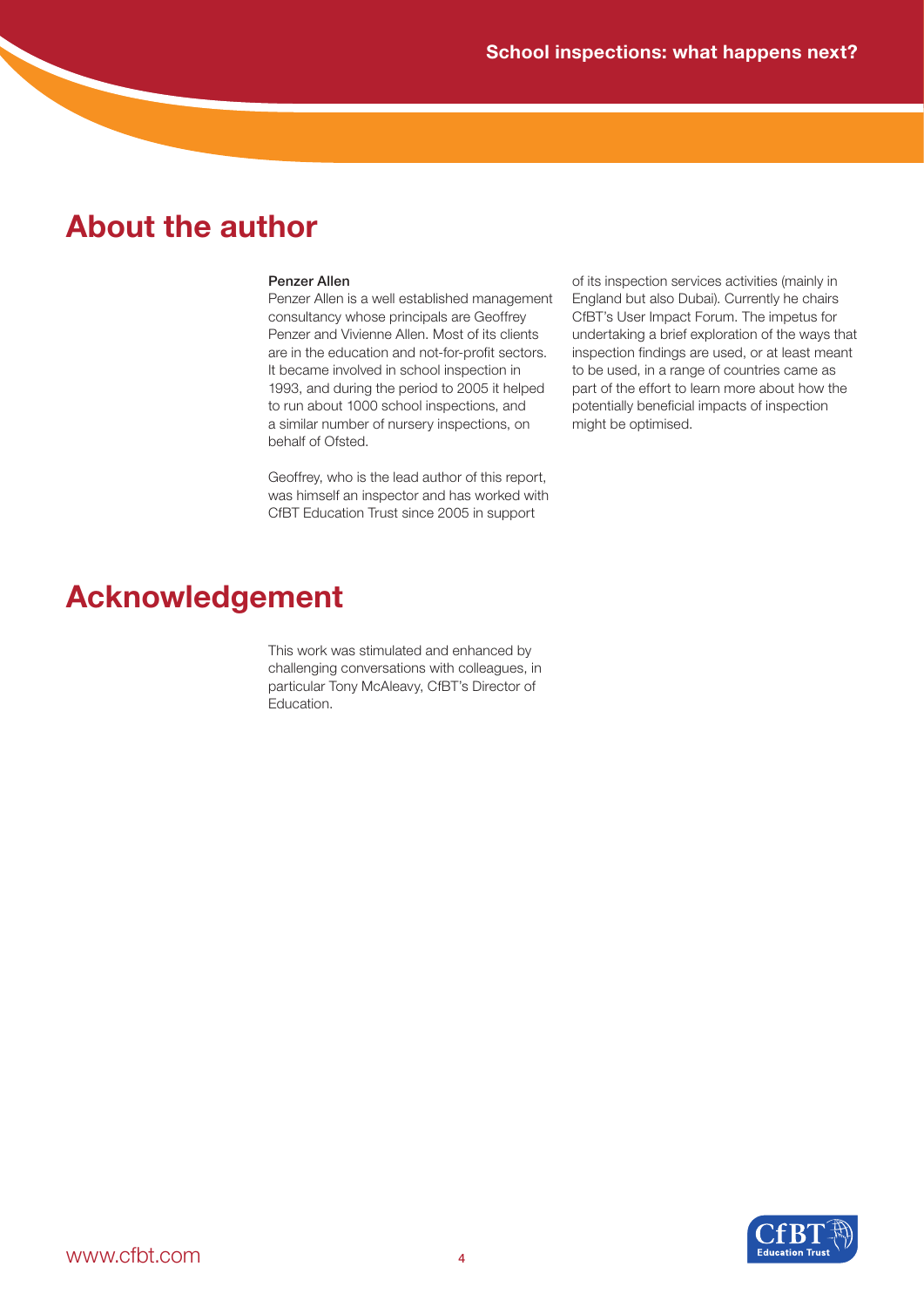## **School inspections: what happens next?**

## **Purpose and scope**

*Inspection is less widespread in other parts of the world (such as North America) where educational evaluation is more closely tied to the tests.* '' *results of student*  <sup>1</sup><br>
Inspe<br>
less wides<br>
in other pa<br>
the world

The purpose of this paper is to consider the question: 'How are inspection findings expected to improve schools?' in education systems with different inspection regimes. We have assembled and compared information about how the outcomes of an inspection are intended to influence and improve educational performance in a range of countries, considering questions such as What are the legislative requirements?, how are they enforced?, who is responsible? and in what ways do these then influence change in educational practice and policy making?

The term 'school inspection' has different meanings in different countries. For the purposes of this report we use it to mean 'an evaluation of the effectiveness of a school with a significant component that involves external inspectors' (i.e. it is not only, though it may be partly, a self evaluation). We do not include the evaluation of the performance of individual named teachers within this definition (this being the realm of staff appraisal).

We have considered the post-inspection arrangements in 17 countries (see annex A). One of them (Germany) operates state-based inspection regimes, with variations in practice between them. Most are in Europe, and we have relied heavily for information about them on the Standing International Conference of Inspectorates (SICI) Blue Book.<sup>1</sup> Inspection is less widespread in other parts of the world (such as North America) where educational evaluation is more closely tied to the results of student tests. In Australia, school accountability is a state-level function and there are different arrangements, but in general they are currently based on school self-review with, if necessary, the support of an Education Officer.<sup>2</sup> In this report we draw out some general themes that emerge from countries with an independent

inspectorate and illustrate them with specific examples. The countries are:

- 
- Denmark Portugal
- 
- 
- Germany Slovakia
- Hong Kong Spain
- Ireland Sweden
- Netherlands Wales
- New Zealand
- Czech Republic Northern Ireland
	-
- England Scotland
- Flanders Singapore
	-
	-
	-
	-

1 http://www.sici-inspectorates.org/web/guest/blueBook

<sup>2</sup> *Diversity and progress in school accountability systems in Australia*, David Gurr, Educational Policy and Practice

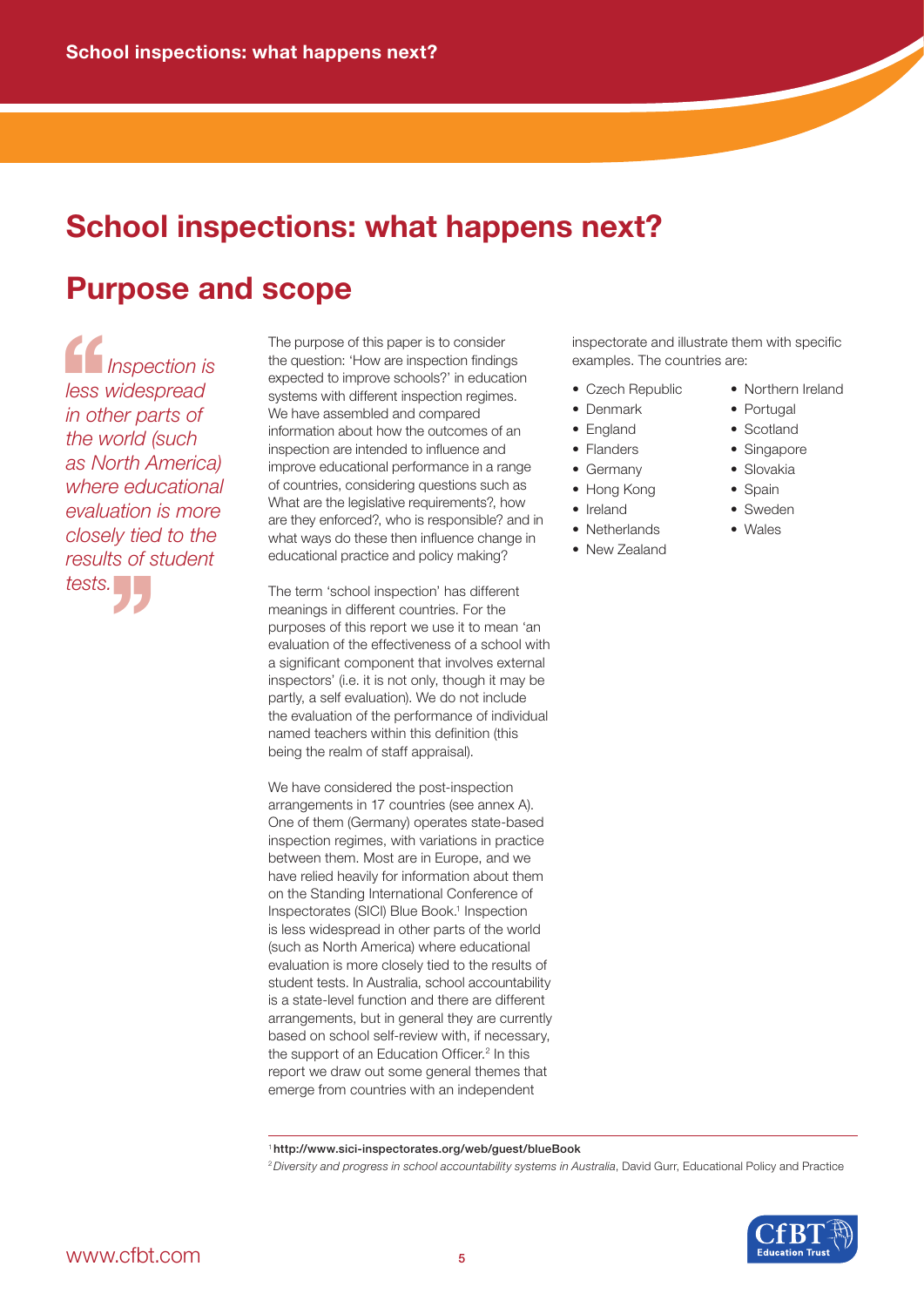# **Context**

*Compulsory quality education for all is the essential foundation required to construct a real Europe of knowledge…* <sup>1</sup>Com<br>
quality ed<br>
all is the e<br>
foundation truct a<br>
pe of<br>
dge...

There are no countries where the education of children and young people is not recognised as being important for their well-being and for the future of their society. All countries want their education system to be as good as possible and school inspection, which inevitably comes at a price, should be able to demonstrate that it is worth the cost. It has the potential to deliver on two fronts, accountability and improvement (or, as sometimes stated, control and development).<sup>3</sup>

*Compulsory quality education for all is the essential foundation required to construct a real Europe of knowledge… However the mechanisms needed to measure and promote this quality still have to be developed… quality evaluation in schools takes several forms. Each country has developed an approach that corresponds both to its method of managing and organising its education system and to its objectives. Over and above this diversity lies a growing awareness of the need for quality control and improvement… Quality evaluation in school education is thus at the heart of the objectives for 2010 with which education and training systems have been entrusted…*

> Viviane Recling4 European Commissioner for Education and Culture, January 2004

The balance between a focus on accountability and a focus on improvement varies from one country to another. For instance, in Northern Ireland the inspectorate's explicitly stated mission is principally to 'promote improvement'.<sup>5</sup> In the Czech Republic, on the other hand, part of the inspectorate's statutory remit is to perform compliance 'audits'.<sup>6</sup> In

Portugal, the focus is on 'accountability, control, audit and supervision'.7 In England it is 'inspection and regulation in order to achieve excellence'.<sup>8</sup> Despite these differences in stated purpose, the processes of accountability and improvement anywhere and everywhere are intertwined and, to a significant extent, inseparable.

The optimum balance depends on a range of factors that are country-specific and probably period-specific too, because the development of effective quality systems usually involves a journey. The example of Singapore illustrates the point. The school inspection system used in the 1980s and 1990s emphasised accountability. It contributed to the improvement of academic performance over the years, but led schools to focus too much on examination results. Further, with appraisal being an inspection exercise, improvement was very much externally directed, with little room or motivation for schools to take responsibility for bettering themselves. So a new system was introduced in 2000, based on school self evaluation, with a system of rewards to encourage and motivate, and this is what exists today.<sup>9</sup> A similar system, in the sense that it is well structured and based on periodically validated self evaluation, is in the process of being introduced in the Australian Capital Territory (ACT).10

Accountability is important because without it any system risks losing legitimacy and public support. This applies at the level of the state (politicians who vote the budgets and administrators who share them out between schools) as well as at the local level (the immediate community within which a school is

4 Preface to Eurydice Report, *Evaluation of Schools providing Compulsory Education in Europe*, January 2004 5 http://www.etini.gov.uk

- 6 SICI European Inspectorates' Profiles: Czech Republic, 2009, p 4
- 7 SICI European Inspectorates' Profiles: Portugal, 2009
- 8 *Ofsted: Who we are and what we do*, Ofsted, 2009
- 9 *The Quality Journey of Singapore Schools*, 3rd APEC Ministerial Meeting, Santiago, Chile, April 2004
- 10 *School Improvement Framework*, ACT Department of Education and Training, Canberra, Australia, 2009



<sup>3</sup> *Education Evaluation around the World*, p 26, The Danish Evaluation Institute, 2003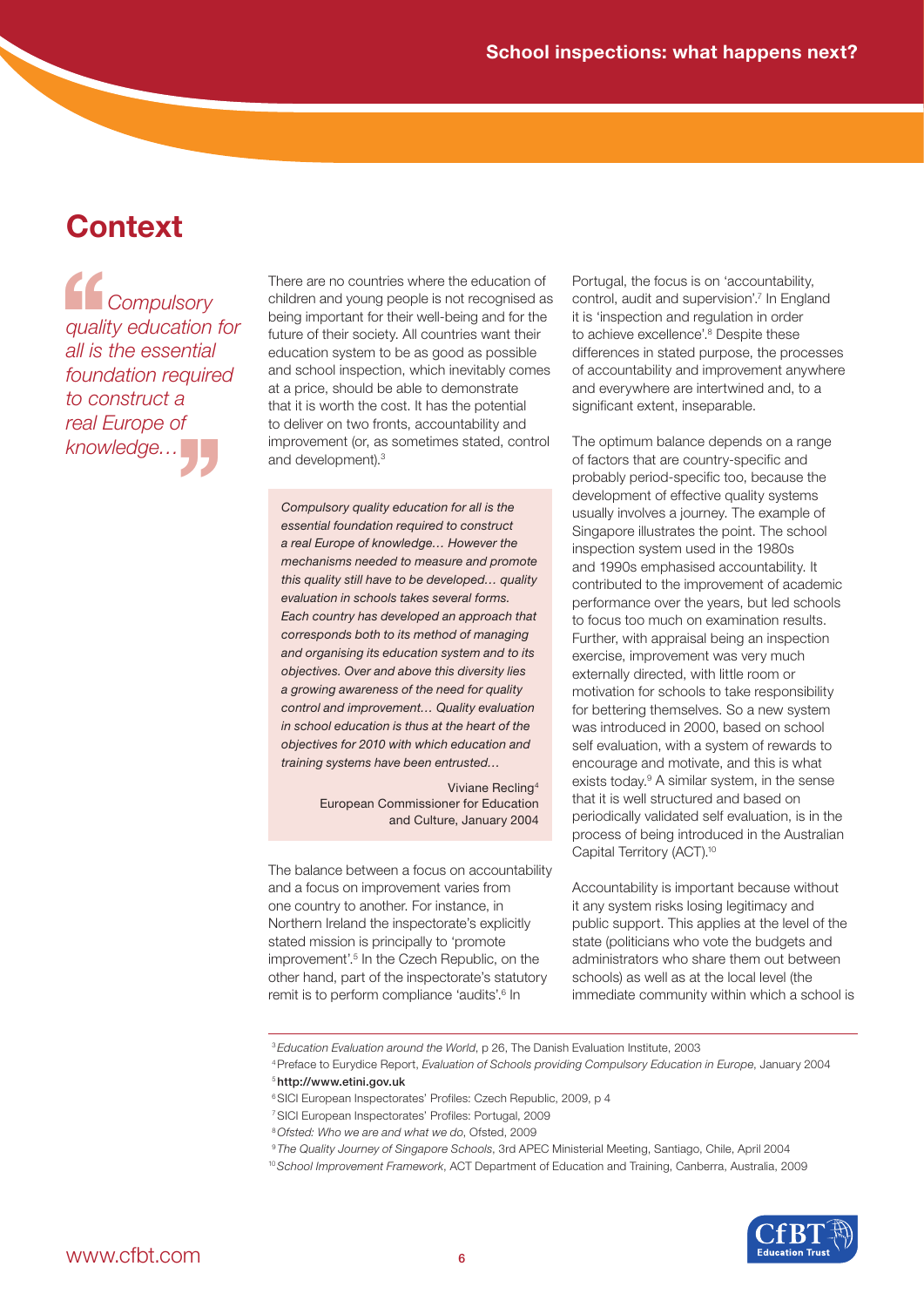*The issue that arises, central to the concerns of this report, is 'in practice, what is, can or should be done to encourage and help schools to use inspection findings to improve or, even, to compel them to do so if they do not of enough?'* '' *themselves try hard*  The is<br>
arises, centre conce<br>
this report

located, the parents<sup>11</sup> of pupils and the pupils themselves). A school should be able to show that it is effective and that it makes good and proper use of the resources it is given. In terms of its own self-worth as an institution and the proper professional pride (and hence motivation) of its staff, a school also needs to hold itself to account and know how well it is doing.

The importance given to centrally overseen and managed accountability has tended to grow in countries where more management functions and operational independence have been devolved to the schools themselves. It is seen as one way to ensure that common minimum standards are assured in all schools, irrespective of where they are. This is understandable but may raise concerns around the independence of some inspectorates from political influence or direction. In such cases is it always possible for inspectors to report 'without fear or favour'? The seriousness of such issues is felt differently in different countries and the ways in which it is addressed vary.

Improvement is a less easily defined concept than accountability both because it is more subjective and because improvement in one area may come at the expense of missed opportunities for improvement in others. When school managers are given an accurate and perceptive evaluation of their institution, they receive a tool they can use to direct their effort to where it has the greatest impact on the education provided. Whether they do so is something of an act of faith. The issue that arises, central to the concerns of this report, is 'in practice, what is, can or should be done to encourage and help schools to use inspection findings to improve or, even, to compel them to do so if they do not of themselves try hard enough?'.

Post-inspection improvement can also be looked for at a whole system level. If a common problem is identified through inspection of many individual schools, the best way to address it might be through some change in national

education policy. We do not explore that avenue in this report, though it is an important one and there is evidence<sup>12</sup> that in some countries the results of evaluation work are not used by policy makers as well as they might be. Nevertheless, most inspectorates publish a range of thematic reports as well as reports on individual schools, in order to inform a range of stakeholders (such as policy makers, teacher educators, teachers themselves, school managers) about the overall situation in an area of the curriculum, national trends, and so on.

<sup>12</sup> Gérard Bonnet in *Education Evaluation around the World*, pp 53–64, The Danish Evaluation Institute, 2003



<sup>11</sup> Throughout this report, 'parent' should (as appropriate) be taken to refer to all carers and guardians of school children as well as to biological and adoptive parents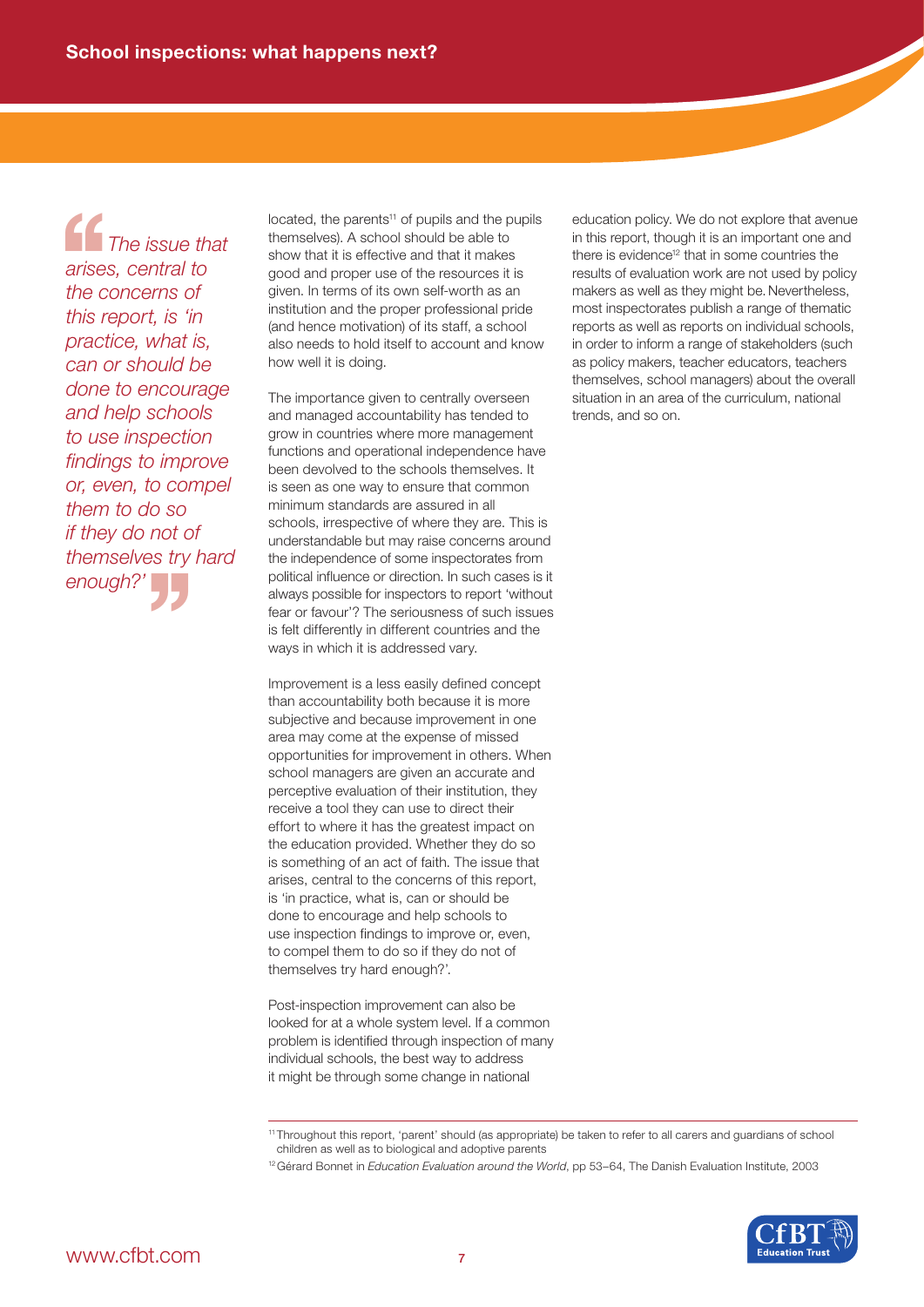# **Variations**

*In some countries, for instance, there are strong cultural/ ideological beliefs in the centrality of parental choice in determining how children should be educated, and that the market forces so developed are themselves powerful improvement.* '' *pressure for school*  <sup>1</sup><br> *In so*<br>
countries,<br>
instance,<br>
strong cul

National inspection systems sit at various points on a number of spectra related to system structures and inspection practice. One such spectrum has already been mentioned, from inspection being located within the Government department responsible for education (and potentially used by that department directly as an instrument for implementing policy), as in Flanders and Ireland, to an inspectorate totally independent of Government, as for instance in Sweden. Other interrelated examples, of direct relevance to the ways in which inspection findings may be used to achieve improvement, are:

- Inspection findings can be published and made widely available (in whole or in part). This is the normal arrangement. However, in some countries (such as Germany) they are confidential to the inspectorate and the institution inspected. In others (for example, the Czech Republic), some types of report (those evaluating the quality of a school's education in general) are made available to the general public whilst others (legal and financial checks) are confidential to the school. In Hong Kong the school can decide whether or not to make its report public but, having once decided to do so, it cannot reverse the decision next time it is inspected.13
- Inspection reports can (at least formally) be written principally for the Government, for the institution itself (either headteacher or governors/owners), or for other stakeholders (such as parents and students). Many inspectorates claim to report to wide audiences, which makes selection of the best register in which to write tricky.
- Follow-up action to address weaknesses identified during inspection can be enforced (either by the inspectorate itself, if it has been given such powers or by the Government) or it can be left entirely to the inspected institution's own judgement and decision.

• Wherever a particular system sits on the spectrum from compulsion and enforcement to trust and *laissez faire*, the tools used to encourage improvement may to varying degrees involve guidance or explicit direction, and carrots or sticks.

The origins of the variability in the use of inspection outcomes often have deep cultural or ideological roots that go well beyond the inspection process itself.

- In some countries, for instance, there are strong cultural/ideological beliefs in the centrality of parental choice in determining how children should be educated, and that the market forces so developed are themselves powerful pressure for school improvement. England is an example. This elevates the importance of ensuring that parents have clear and accurate information about how a school operates and performs, and of the role of inspection in this process. Parents, it is argued, can then select the school that most closely meets their wishes and take steps to influence whichever school they choose (although in many circumstances they may not in reality have a significant choice) to change and develop in the directions of which they approve.
- In other countries, parental choice (in the sense of being able to select the school to which they send their offspring) is not seen as such a driving force, because children are generally expected to go to their neighbourhood school. Market forces are not stressed and the state, whether centrally or through its regional or local government, bears the responsibility for ensuring that the education provided in its schools is good. For example, the *Spanish Organic Law of Education* (2006) states that a key responsibility of the inspectorate is to 'Ensure the fulfilment of the basic conditions that guarantee the equality of all Spanish citizens in the exercise of their rights and obligations in educational matters, and their

<sup>13</sup> *External School Review: Information for Schools*, p 11, Quality Assurance Division, Education Bureau, Hong Kong, 2009

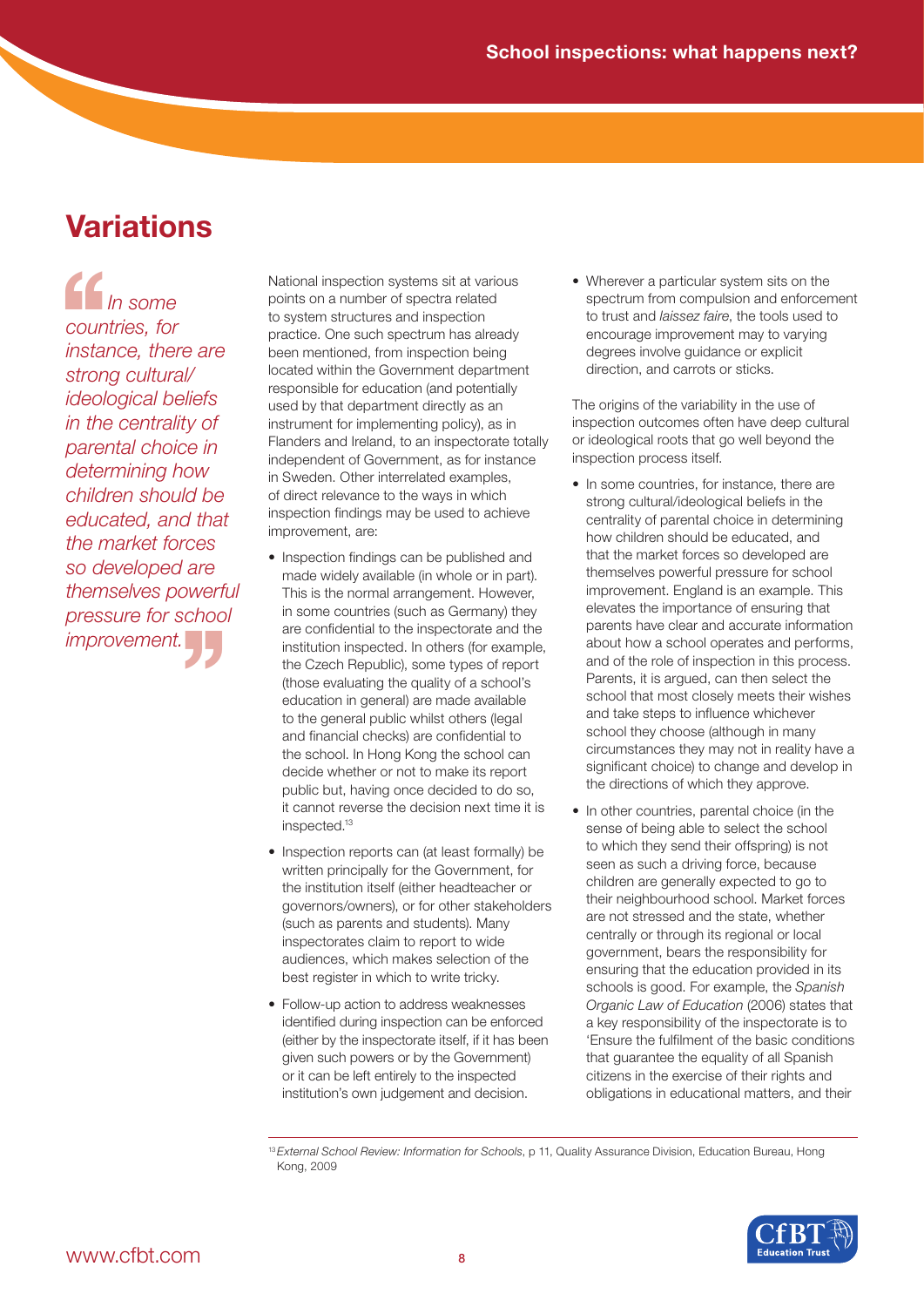linguistic rights, in accordance with the applicable provisions'.14

- It is often suggested that the prime responsibility for ensuring that a school provides a good standard of education rests with the school itself, and not with the inspectorate. In some countries, such as Germany,<sup>15</sup> this primacy means that inspectors avoid anything that might be interpreted as advice or even criticism. In others, Ireland for instance,<sup>16</sup> there are few such inhibitions, whilst accepting that the decisions about what to do rest, ultimately, with the school itself.
- Whatever the educational structures may be, whatever governance and democratic accountability arrangements apply and whatever market, funding or other pressures come into play, learning and teaching are always human activities that depend on the

skills, commitment and morale of all who are directly involved – whether as teachers or students. Their emotional reactions to inspection and its aftermath are as critical as cold logic in determining whether any improvements transpire. Thus issues of ethos, respect, and professional pride as well as others relating to training and qualifications all have a bearing on how inspection findings can make their proper contribution, and such issues often play out in different ways in different countries.

Given the range of contextual factors that can influence the design and delivery of inspection systems it is perhaps not surprising that there is variability between the countries included in this study. It is, however, difficult to find relationships between inspection systems positions on the various spectra and effective use of inspection findings.



<sup>14</sup> SICI European Inspectorates' Profiles: Spain, 2009

<sup>15</sup> SICI European Inspectorates' Profiles: Hessen, 2009; SICI European Inspectorates' Profiles: Rhineland-Palatine, 2009; SICI European Inspectorates' Profiles: Saxony, 2009

<sup>16</sup> SICI European Inspectorates' Profiles: Ireland, 2009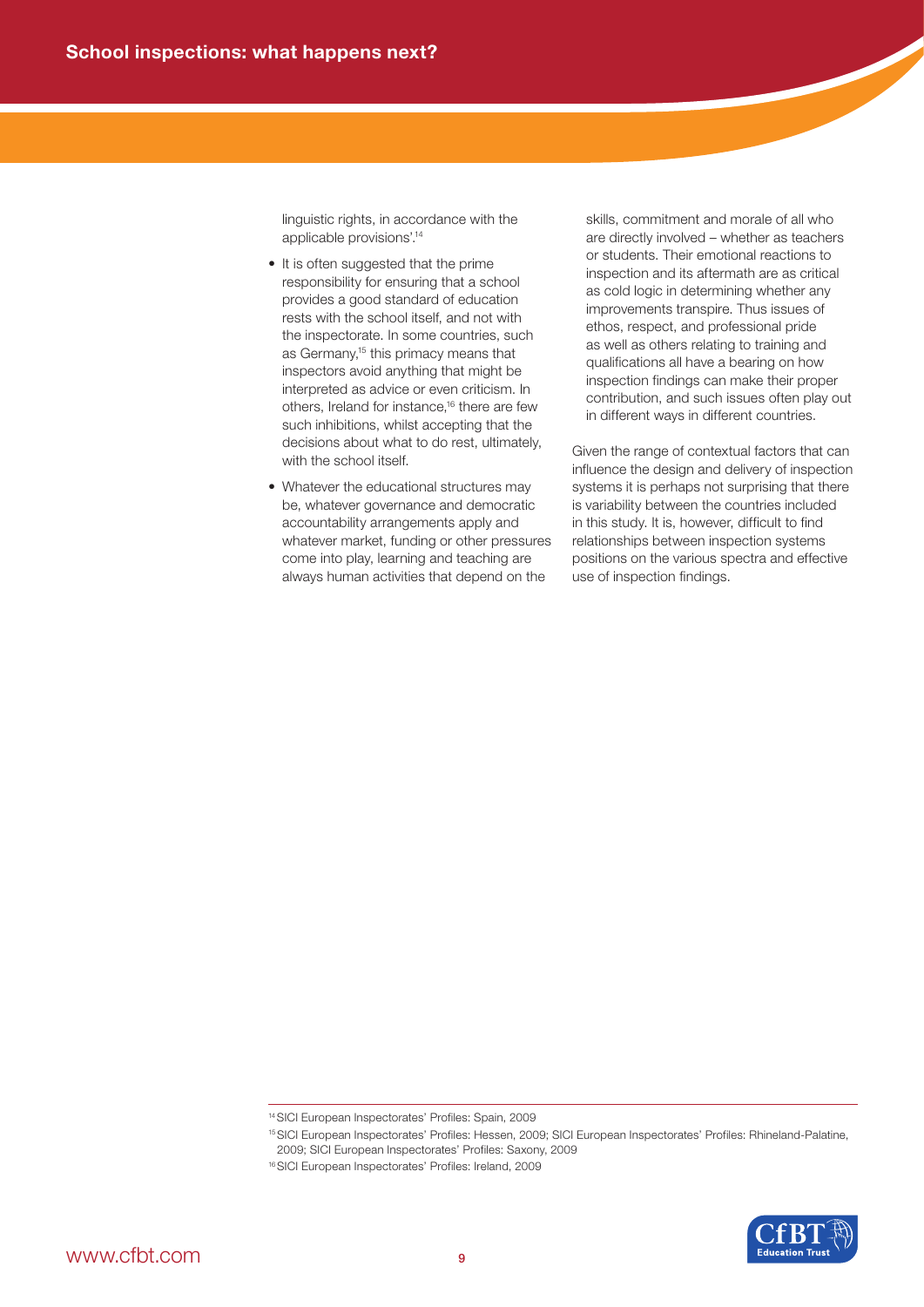## **Inspection outcomes**

*If progress is not made, the ultimate sanction is to 'report' the school to the body (usually a Government department) that has the authority close it down.* '' *to fine it or to*  If pro<br>
is not made<br>
ultimate sa<br>
is to 'repo

How are inspection outcomes used to improve education provision? In general, two situations can arise after an inspection, which differ in the steps that are needed immediately following it. The first is when inspection uncovers a statutory failure (this may range from unsafe buildings to a major failing to cover a prescribed curriculum). The second and most common situation is where inspection identifies areas in which a statutorily compliant school could nevertheless improve. Many inspectorates grade schools in some way, but others (for instance in Spain) do not 'aspire to classify schools but [rather] to help them know themselves more deeply'.17

## **Failure**

This is a stark term which, in many inspection regimes, is carefully avoided. We use it here to mean those situations when inspectors decide that some element(s) of what they have discovered in a school are so far removed from what they should be that urgent action is required to rectify them because the school cannot be allowed to continue as it is.

- Sometimes making the required improvements is easily achieved – the school recognises and accepts where it has failed and can immediately do what is needed to correct the problems.
- More often, almost by definition, improvement is not easily achieved until the reason for the failure is addressed. This may be any combination of incompetent leadership, lack of resources, insufficient or untrained staff, environmental or social factors in the school's area, etc.

In some regimes, inspectors identify such causes of failure, in addition to its nature, as clearly as possible in their reports. Whether or not this is the case, the usual practice is for inspectors to return to the school after a relatively short period in order to check progress in overcoming the shortcomings. Often they find evidence of some improvement, but they may nevertheless decide to organise frequent return visits until the original problem has been demonstrably corrected.

If progress is not made, the ultimate sanction is to 'report' the school to the body (usually a Government department) that has the authority to fine it or to close it down. These are drastic steps, normally taken with great reluctance and as a last resort.

The widespread practice of increased frequency of inspection for failing or even simply 'weaker than average' schools (see Annex A) may be an effective one in some circumstances but it may have a negative side effect in tending to reinforce a notion of 'inspection as punishment' (Vass and Simmonds, 2001). It is possible that this may increase the tendency of schools to focus on 'passing' their next inspection rather than on learning from the previous inspection and using it as a catalyst for improvement. Such a focus on 'doing well' could lead to distortion as a school puts its best foot, as distinct from its everyday foot, forward and may in extreme cases lead to deception (hiding known areas of weakness from inspectors). It gets in the way of inspection as a collaborative activity between professionals and encourages inspection as a competition between school and inspectors.

## **Areas for improvement**

As noted above, most inspections find that a school's performance is acceptable overall but that there are areas of relative weakness where improvement is desirable. The approaches used to prompt such improvement are varied, illustrating both the complexity of the task and the cultural and systemic differences between countries that make any search for 'universal' answers a futile one.

As a general rule, four steps are needed to achieve improvement:

• First, school governors, owners, management and teaching staff need to be persuaded



<sup>17</sup> SICI European Inspectorates' Profiles: Spain, 2009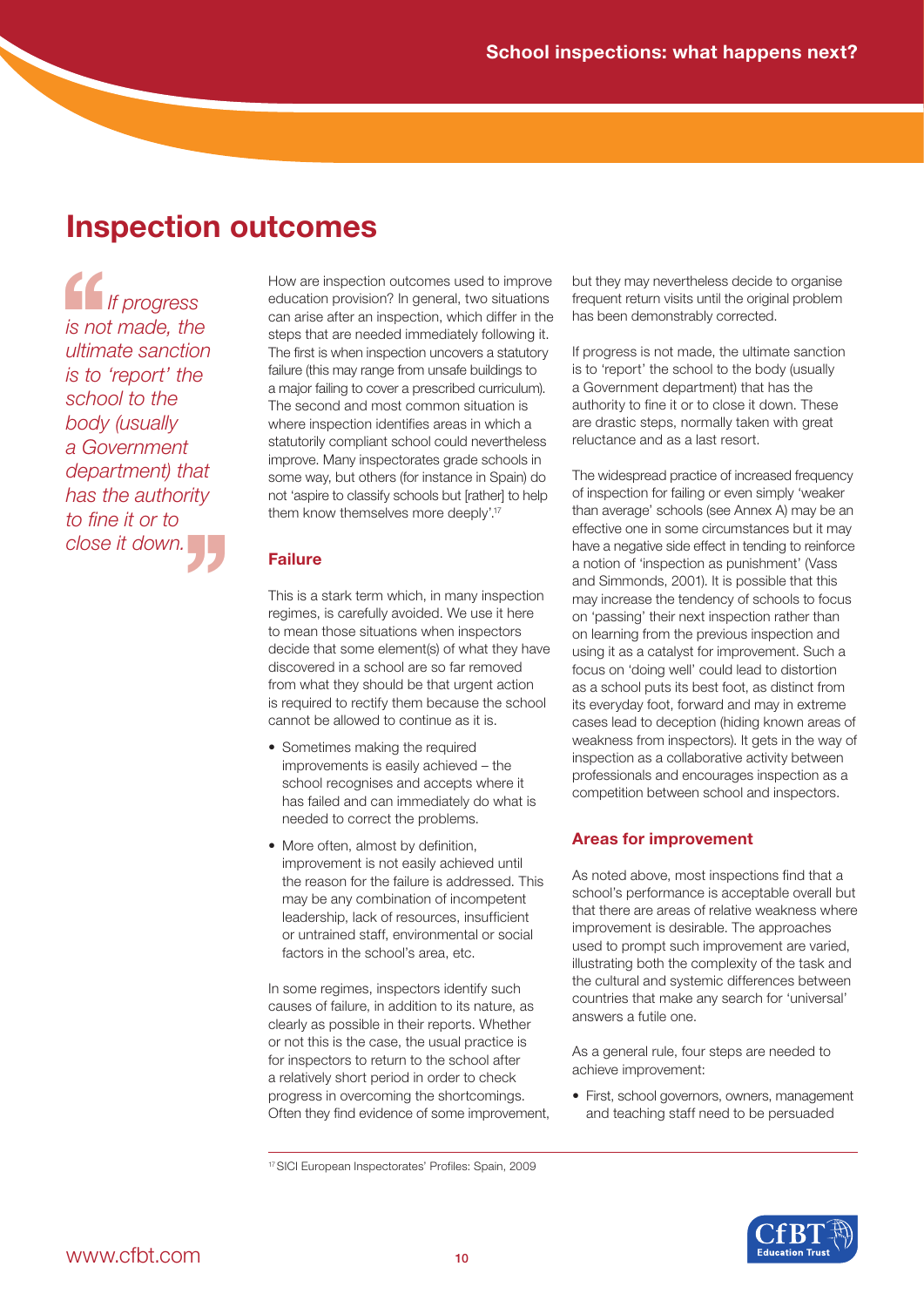*Inspectors have three tools to use when persuading a school that their judgements are sound ones.*  Inspectors h<br>
three tools to use<br>
when persuading<br>
a school that the<br>
judgements are<br>
sound ones.

and convinced that the conclusions of their inspection are valid, accurate and balanced, and that they encapsulate the most important issues for the school to address.

- Second, the school needs to obtain, or be given, the resources it requires in order to make whatever changes are desirable. By resources we do not mean just money, but also access to the skills and advice it needs and – if required – to training for its staff or, indeed, new staff.
- Third, staff at all levels in the school must be motivated to alter their ways of working, and to have the self-confidence to take the risks which change and development programmes inevitably involve.
- Finally, there need to be effective systems of encouragement and reward for the school as an institution and for its staff as individuals when they embark on, and successfully conclude, effective beneficial changes; there need to be sanctions to hand it they do not.

### **Accepting the conclusions**

In most countries the situation whereby inspection conclusions may have been accepted purely because the expertise and authority of the inspectors was unquestionable has passed and schools feel at liberty to question those inspection judgements they disagree with.

In some countries (such as Ireland, the Netherlands and Wales), a school's comments on the inspection report are published, and it is clear that glowing reports are seldom if ever contested whilst critical ones are seldom accepted without some kind of comment implying that the inspectors got it wrong (or, at the least, failed to give full credit where it was due). A small survey of recent Irish reports published early in 2009, undertaken as part of this study, showed that just over half of schools chose to publish a response, and less than half of these responses were convincing in demonstrating that the school understood the inspectors' concerns and were energetically addressing them.

None of this is at all surprising – indeed, anything else would defy human nature. But it highlights a real problem – namely that institutions tend to be disinclined to give credence to reports that are unfavourable and, consequently, to respond positively to them – which gets addressed in various ways.

- Inspectors have three tools to use when persuading a school that their judgements are sound ones. The first is their demeanour throughout the inspection – if all they do is impressive and redolent of the highest possible professional knowledge, understanding and acuity, their conclusions stand the best chance of acceptance. The second is their oral explanation of their conclusions during and (especially) at the end of the inspection. The third is their written report – the clarity of its argument, the persuasiveness of the evidence it marshals and the timeliness of its publication. Getting all these aspects right might be considered *the* professional challenge of inspecting. It is not realistic to expect it to be fully met in every respect other than exceptionally. Inspectors are human too.
- It is now commonplace (though not universal) to organise inspection round the institution's own self evaluation. This has many virtues, chief of which is the requirement for each school itself to reflect on the quality of its work and to bring school leaders themselves into the inspection process. The exercise has huge potential value when it is done seriously and honestly, and it does not depend on inspection for its effectiveness. Occasional inspection (and in some countries, such as Denmark, 'occasional' means 'very infrequent')18, it is argued, is all that is needed to check and to keep a school accountable or focused on the provision of excellent education. In a perfect world this should work. If inspection highlights weaknesses that have already been identified by the school itself, there should be no disagreement; however, it may also lead to schools being less inclined to accept the judgements made by inspectors if the self evaluation itself is adjudged inaccurate by the inspectors.



<sup>18</sup> SICI European Inspectorates' Profiles: Denmark, 2009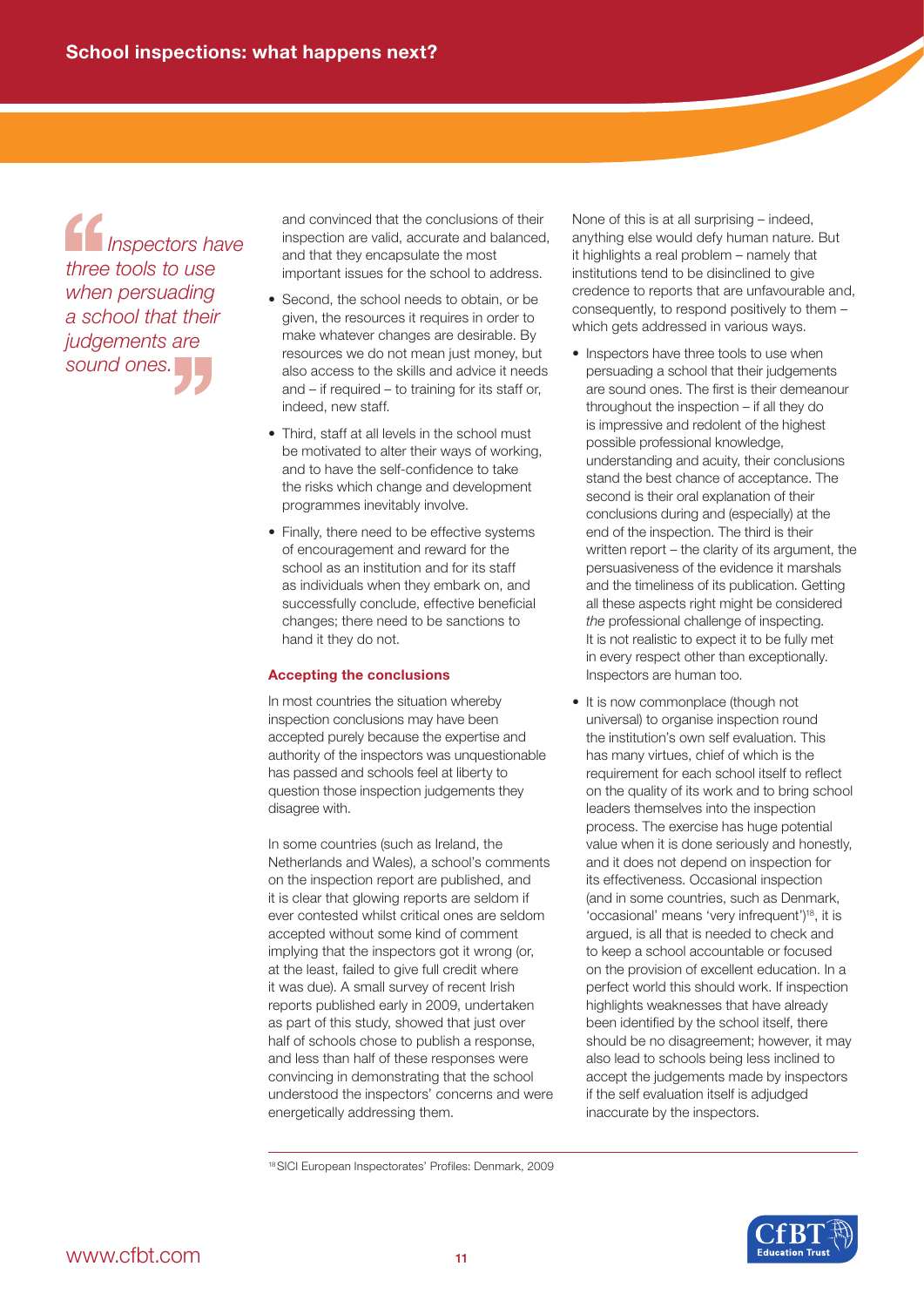*In some inspection systems there is an imbalance in the evidential standards required.*  In some<br>
inspection systhere is an<br>
imbalance in<br>
evidential star<br>
required.

- The publication of inspection reports, usually seen as highly desirable for reasons of transparency and accountability, may increase the pressure on schools to act defensively when criticised. Those regimes where reports are kept in confidence between the inspectorate and the school (such as Hesse, Saxony and Rhine-Palatinate in Germany) may avoid the issue.
- In some inspection systems there is an imbalance in the evidential standards required. Any serious criticisms have to meet a higher evidential standard (beyond reasonable doubt), than complimentary comments (balance of probabilities). This may be perceived as a way of winning a school's agreement by generosity in order to make acceptance of the more serious criticisms more palatable. This is the *realpolitik* of inspection.

Another facet of *realpolitik* relates to how long a headteacher has been in post. It is possible that a newly appointed head is more likely to find criticism acceptable and helpful than one who has been in post for many years (who may well feel such criticism personally), and is less likely to react defensively.

## **Obtaining the resources**

Making improvements always involves opportunity costs and may incur financial costs too. Juggling resources is a task for a school's management (not inspectors) but clearly inspection results need to be presented in ways that recognise the real constraints on action that any school faces, whilst at the same time encouraging the school to overcome more of the constraints than it may instinctively feel that it can. Timing can be an important factor – both how soon after an inspection the report is finalised so as to build on any momentum established by the inspection itself, and whether the developments required happen to coincide with, for instance, the current national funding priorities.

School owners and governors have an important role in ensuring that an appropriate level of resourcing is made available. A key element of this is often ensuring that the school has access to good professional advice when considering and planning the changes it needs to make. In several countries provision of such support is built into the inspection regime (for instance, through the Curriculum Advisory and Support Service in Northern Ireland, School Improvement Teams in Hong Kong and through the SBA in Saxony).

Another approach is to make improvement support tools readily available to schools. For example, the Education and Manpower Bureau of the Government of Hong Kong has produced an 'On-line Interactive Resource on Enhancing School Improvement through School Self Evaluation and External School Review'.19 This has considerable potential because it encourages a school to be reflective – asking, for example, which of the following descriptions best reflects its response to having been externally reviewed:

- To breathe a sigh of relief that it's all over and carry on as before (complacency)
- To reject the external review's findings as not applicable to this school (denial)
- To dutifully carry out the suggestions made by the external review team (compliance)
- To reflect critically on suggestions and evaluate future development (pro-activity).20

## **Motivating staff**

Occasionally the implementation of improvements may depend mainly on people who are not the staff of the school (for instance, when repair or modification to the fabric of the building is needed), but in the overwhelming majority of cases development in the environment for learning has to be driven by teachers and other staff who interact directly with pupils. One way or another, the ways that they do their jobs have to change. Although it may in some instances be possible and indeed necessary to enforce such change, it is infinitely preferable for it to be achieved voluntarily and with enthusiastic, informed, professional commitment.



<sup>19</sup> See www.hk.sitc.co.uk

 $^{20}$  Ibid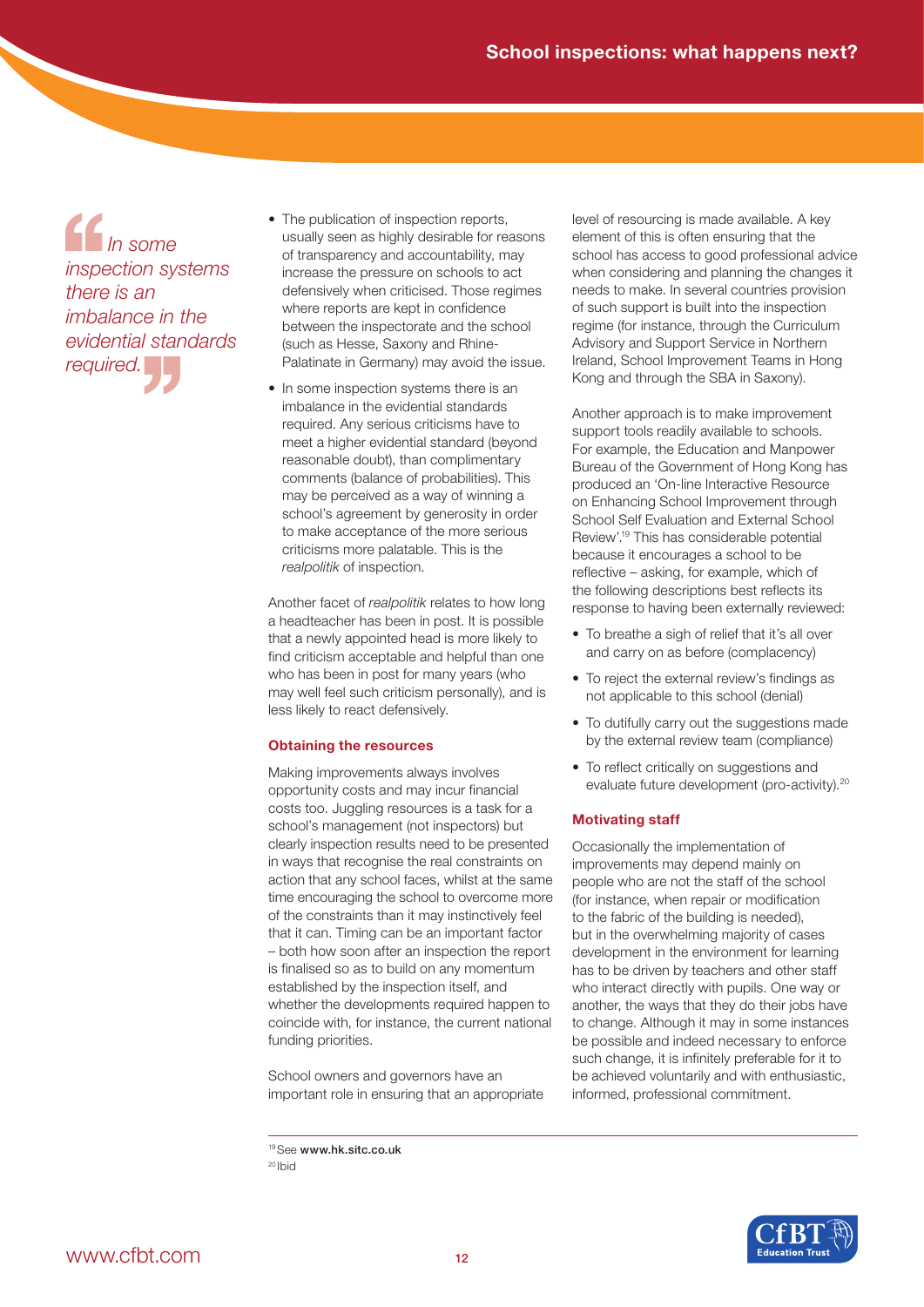*Again the ultimate responsibility for staff morale rests with the school and, in particular, its head, but the way an inspection is performed and the way staff perceive it have a direct impact on the nature of their*<br> *response to its*<br> *outcome. response to its*  <sup>4</sup><br>
Agair<br>
the ultima<br>
responsib<br>
staff mora

Again the ultimate responsibility for staff morale rests with the school and in particular, its head, but the way an inspection is performed and the way staff perceive it have a direct impact on the nature of their response to its outcome. None of the descriptions of the inspection regimes considered here imply that the issue of enhancing staff morale and self-esteem, and hence their enthusiasm to embrace the changes necessary for improvement, has been designed into the process as an important requirement. Hong Kong probably comes nearest to achieving this by encouraging schools to take account of the views of all teachers when considering how to respond to external review findings.<sup>21</sup>

This is not to say that staff morale is completely ignored. In England, for instance, providing helpful feedback to individual teachers on the quality of their work, when teaching is observed by an inspector, is specifically required by Ofsted.<sup>22</sup> In Scotland, reports are structured so as to present 'Key Strengths' at the start of the report and 'Improving the School' as 'Main Points for Action' at the end,<sup>23</sup> something that staff generally find more comfortable than reporting them the other way round. However, treating all school staff (not just the headteacher) as a particularly important constituency for the overall conclusions of an inspection, to be persuaded and engaged, is something else. It is not a straightforward issue to address because of the need to avoid subverting the normal and proper lines of management and communication within a school. But it is not obvious that, in most places, it is being consciously addressed.

### **A system of rewards and sanctions**

Virtue ought to be its own reward, but basing arrangements for post-inspection school improvement on this belief alone is a significant risk. In most of the countries we have looked at, the rewards that have evolved relate to the outcome of an inspection, not to the way a school uses its inspection to help it to develop and improve. They comprise a

mixture of increased freedoms, good publicity for the school and enhanced professional standing (which may in turn lead to some financial benefit), in particular for headteachers. Singapore goes further, and has a highly developed system of well publicised awards for successful schools as an integral part of its school excellence model, in which inspection also is embedded. Sanctions, for the most part, are the obverse of the rewards – increased oversight, disappointing publicity and damaged reputation. The degree to which what has evolved can be called a 'system' varies.

Examples of increased freedoms are: increased autonomy in areas of school governance (Portugal) and less frequent and/or less intense inspection in the future (e.g. Wales, England, New Zealand). Increased oversight generally means more frequent and/or more rigorous inspection and closer day-to-day external oversight. The reward for a weak school that improves is a reduction in oversight but, apart from virtue, there is usually little direct reward for a coasting school that moves out of its comfort zone in order to improve, let alone for a good one that works hard to get even better.

21 The next phase of external school review, Quality Assurance Division, Education Bureau, Hong Kong, 2008

- 22 *Conducting School Inspections*, pp 19–20, Ofsted, 2009
- <sup>23</sup> See reports published at www.hmie.gov.uk

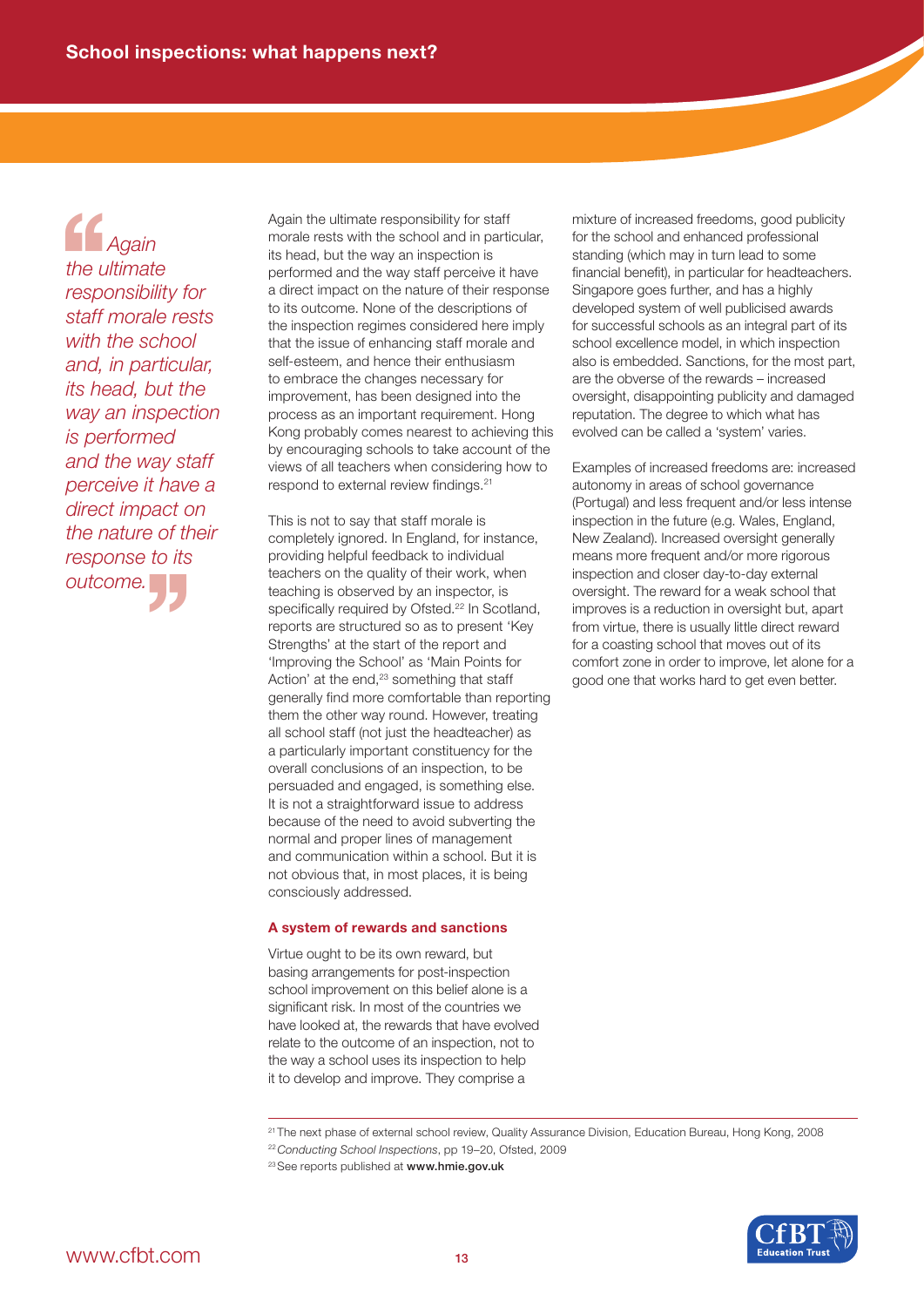## **Discussion**

*Continuous improvement is something schools should aspire to, irrespective of any externally imposed requirements for inspection.* '' *self evaluation or*  <sup>1</sup>Cont.<br>
improvem<br>
something<br>
should as

A great deal of the recent development in school inspection, internationally, has been in establishing systems and practices to link external (inspection) and self evaluation, working on the basis that perceptive self evaluation is probably the best and most secure foundation for school improvement. The arrangements developed in Hong Kong, recently reviewed by John MacBeath,<sup>24</sup> are a clear example of this approach. However, the specific practices by which the results of evaluation (whether 'self' or 'external') can best be used to create substantially improved provision for learners have so far received less attention. At best this is work in progress. Continuing to use Hong Kong as the example, its recently revised External School Review approach<sup>25</sup> has been designed to be 'improvement-oriented' and a key area of interest to reviewers will be the 'measures taken to follow up suggestions made in previous review reports'.

Continuous improvement is something schools should aspire to, irrespective of any externally imposed requirements for self evaluation or inspection. Successful institutions in any walk of life are not complacent, resigned or defensive. They are realistic and reflective. They recognise that improvement is never mechanical or something that can be achieved on autopilot, and that it demands the expenditure of consistently creative energy. They base their plans and actions on evidence and research. They have clear goals and are prepared, when necessary, to take calculated risks. They find ways round difficulties and they do not look for excuses. They seldom stand still.

The original motivation for the work behind this report was to discover the ways that inspection services in different countries have developed to feed inspection insights helpfully into improvement processes. Those who

organise inspectorates have a clear concern for educational quality. The evidence we have reviewed suggests however, that the conflation of 'inspection' and 'improvement' roles can lead to tensions, for example:

- To a significant degree, the requirements of *accountability* and *improvement* are in tension with each other. Accountability looks outward from the school (towards government and other stakeholders) and aims to be an objective process. Improvement may be *measured* objectively (have pupil examination results improved?), but it is achieved subjectively, by the particular people who work in and attend the school, with their own particular strengths, weaknesses, motivations etc. There is a tendency to expect inspection to be all things to all people. The evidence reviewed for this study suggests no one has yet found a way to achieve this and that doing so will be difficult. Perhaps more to the point there is little evidence of a properly grounded, evidence-based effort to resolve the conundrum.
- Many inspection systems are, in themselves, rigorous and sophisticated. In a perfect world, where people's reactions and actions are controlled by cool reason, they might support school improvement effectively. In the real world, something more is needed to translate inspection outcomes into school improvement. Excellent school leadership may be key to this but it could be argued that that truly excellent (as distinct from 'merely' committed and competent) school leadership is the exception not the rule.
- One other way in which inspection can enable schools to improve is through the general insights it generates and which are often published in thematic reports. In other words, what helps might be the evidence

<sup>25</sup> *The Next Phase of External School Review: Information for Schools*, Quality Assurance Division, Education Bureau Hong Kong, September 2008



<sup>24</sup> *The Impact Study on the Effectiveness of External School Review in Enhancing School Improvement through School Self-evaluation in Hong Kong*, John MacBeath, Quality Assurance Division, Education Bureau Hong Kong, July 2008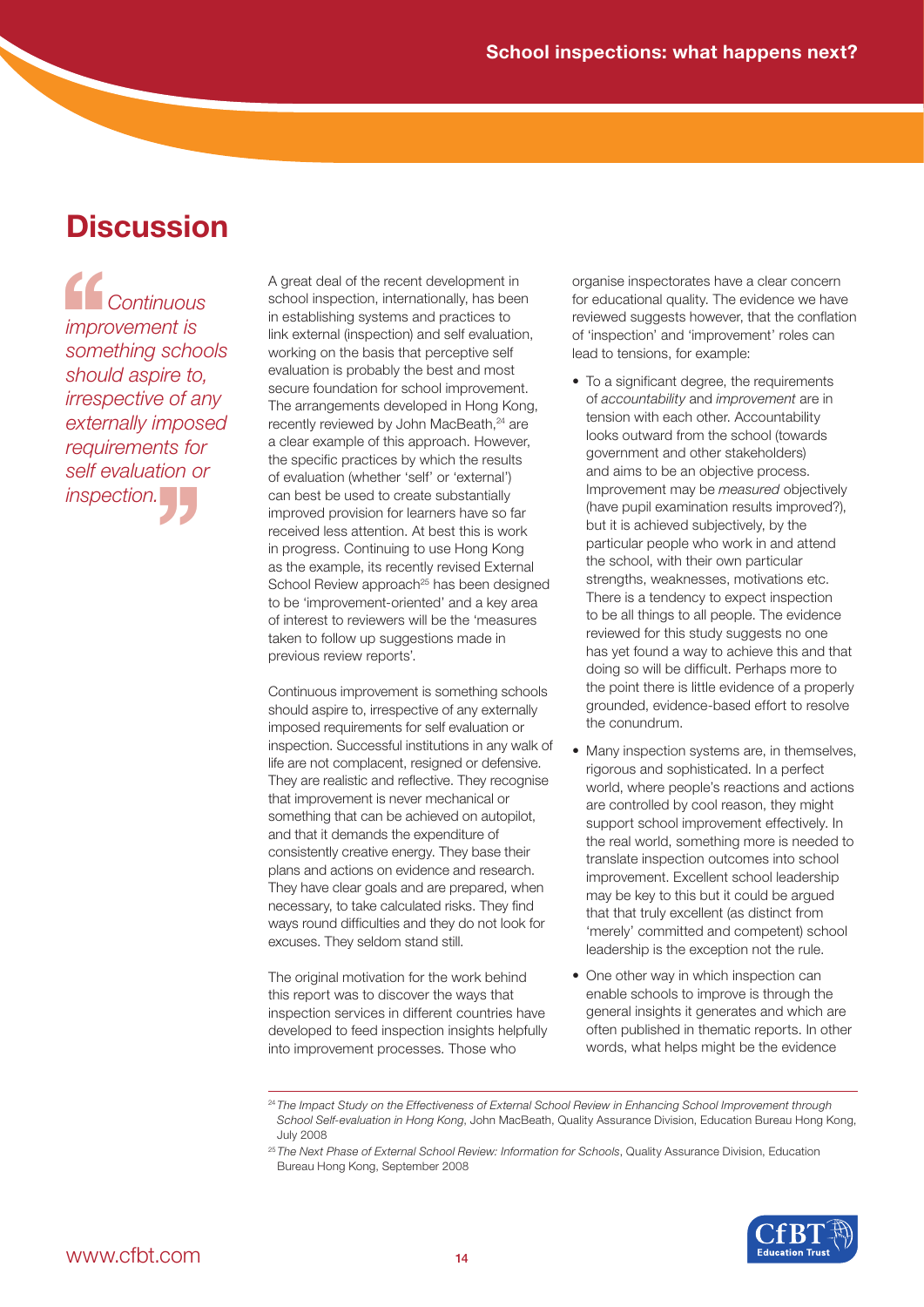*Using inspection in this strategic way might be the best way to effect improvement.*  <sup>1</sup><br>
Using<br>
inspection in this<br>
strategic way<br>
might be the best<br>
way to effect<br>
improvement.

about what has worked in other schools, or is found generally to work. Individual inspections and reports are important because of their contribution to this larger evidence base in addition to their impact on the individual schools inspected.

- Insofar as this line of argument holds, then the role of the inspectorate in ensuring that general conclusions are drawn and disseminated widely and persuasively is a key one. In some regimes (for instance, Slovakia) inspectors provide in-service training for teachers. In others (such as England), some inspectors are practising teachers (including headteachers) who may take back the general lessons from inspection to their own schools.
- A second consequence, if the argument holds, is that the planning of a national inspection programme should be influenced, at least in part, by its role as a system-wide research tool. Except in the cases of 'failing'

schools, where clear and explicit statements of what is wrong and what needs to be done to put things right are likely to be a requirement, it may be that, as in the Subject and Survey division of the English inspectorate, reports should be written in terms of 'these are the things that work well in this school because…' and 'these are the practices and processes that fail to work because …'. Good use of the word 'because' generally makes for illuminating and helpful reporting.

• Perhaps, therefore, decisions about which schools to inspect should be determined partly by a view about which have most features from which others can learn. Using inspection in this strategic way might be the best way to effect improvement.

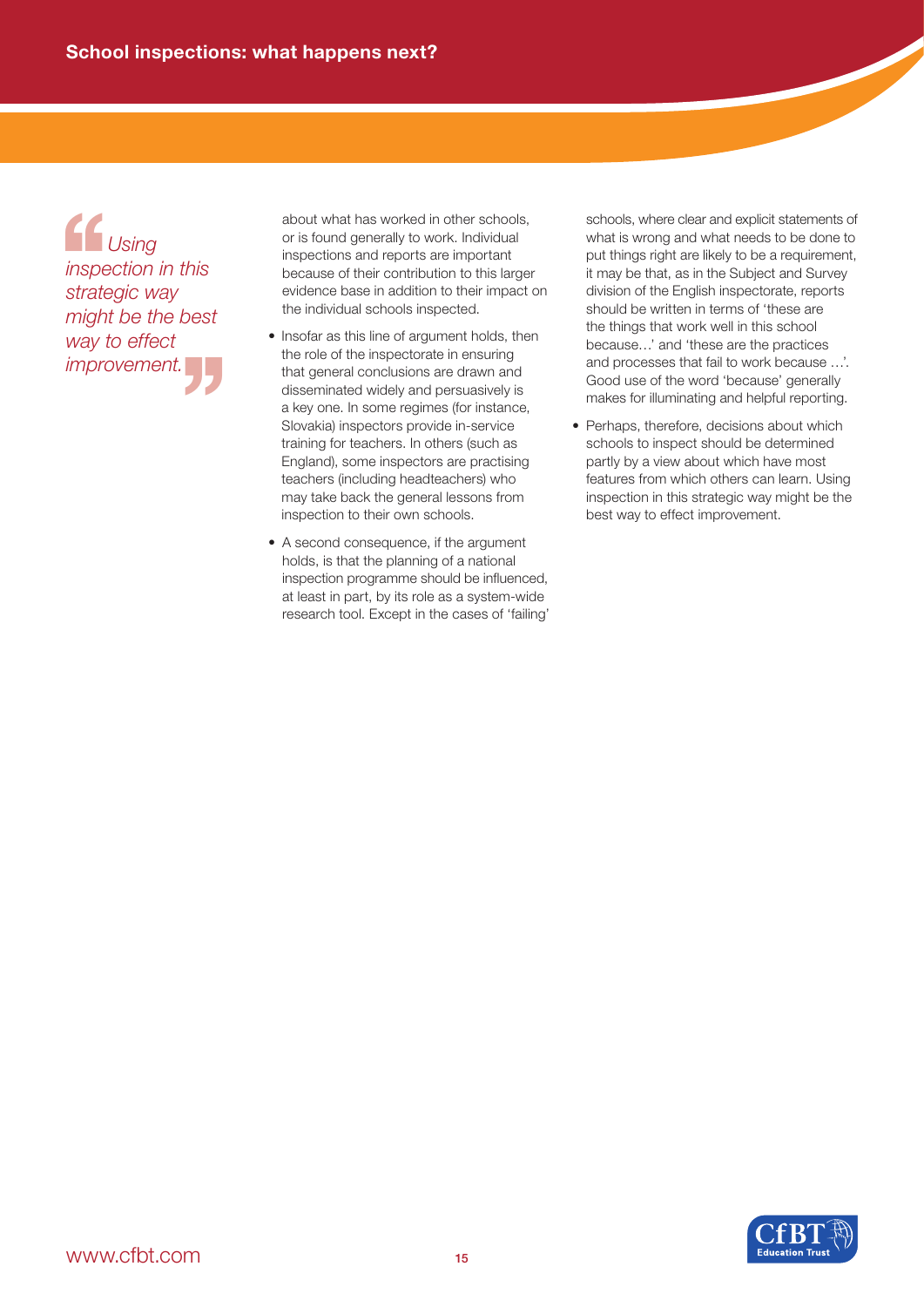# **Conclusion**

*School inspection has the potential to be a powerful force for*  pood and can be<br>used to drive scho<br>improvement. *used to drive school improvement.* Schc<br>
inspectior<br>
potential t<br>
powerful t

School inspection has the potential to be a powerful force for good and can be used to drive school improvement. However, the tensions generated between its roles in providing accountability and in supporting improvement can impact on the mechanisms through which improvement arises from inspection. The inter-relationships are subtle and context specific and need to be addressed appropriately, country-by-country. There is no universally 'right' approach because of the differences between the systems being inspected. However, whilst this study found little evidence of deliberately designed systems to turn inspection into improvement it is likely that inspection systems that work well in translating inspection outcomes into school improvement deliberately address the following issues. They:

• Clearly express the extent to which the inspection system focuses on ensuring (legislative) accountability rather than being a mechanism for improvement. This includes acknowledging when inspection is being used as a mechanism to drive changes in standards or curriculum.

- Consider how inspection messages are reported, including the role of inspection in disseminating wider, generalised messages of evidence of effective practice.
- Acknowledge the roles of different agents in both accepting and mediating inspection messages – school leaders, governors, teaching staff and external advisers.
- Understand the role of rewards and sanctions and their link to using inspection outcomes for school improvement rather than reactions to 'passing' or 'failing' inspection.
- Reflect on the relationship of the nature and frequency of inspection or monitoring visits on a schools approach and reaction to inspection.

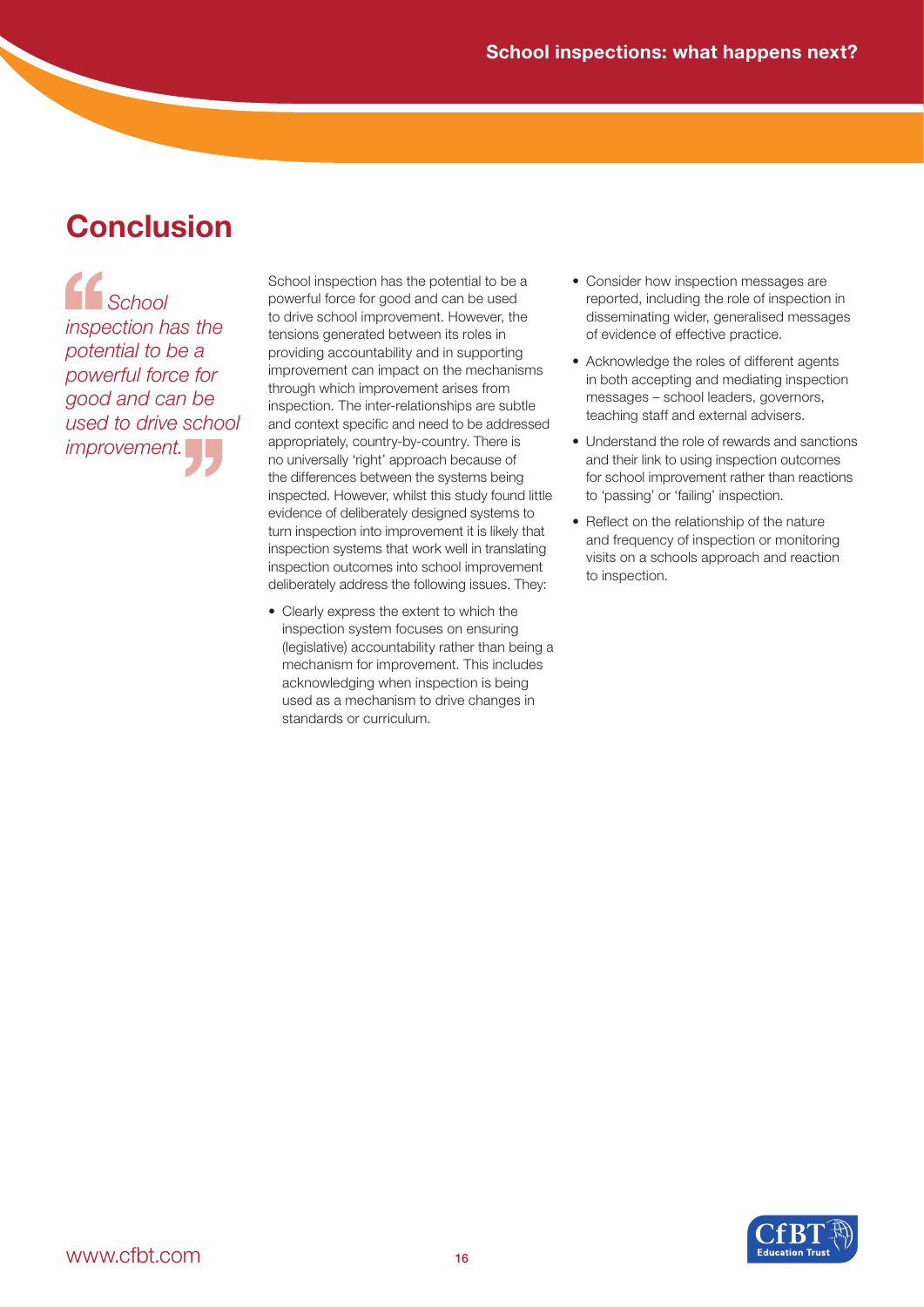## **Annex A**

## **Czech Republic<sup>27</sup>**

The mission of the Czech School Inspectorate is, on the level of individual schools, 'to assure external evaluation in a three year cycle aimed at provisions for education in schools recorded in the Register of Educational Facilities as stated by law'. The inspectorate carries out 'inspections', which focus on the quality of education, and two kinds of 'audit', which check (i) that the school complies with all relevant laws and decrees and (ii) that it makes good use of the financial resources with which it is provided.

Inspection reports are published: reports on audits (called protocols) are confidential to the school and its 'founder' (the legal entity responsible for it). The inspectorate also publishes thematic reports on the basis of summarised findings resulting from the inspection of particular subjects and analysis of the findings. The intended audiences are:

- Reports: school management; school founder; parents; wide public
- Protocols: school management; school founder
- Thematic: decision makers; wide public.

Reports and protocols are discussed with the head of the school and comments, as appropriate, are added to the report when it is published. Schools are obliged to take measures to correct identified shortcomings within a timescale specified by the inspectorate, and to report on the actions taken. The inspectorate performs a follow-up inspection to check that the actions have been effective. If the necessary measures are found not to have been taken, the school may be fined (a sum up to about £50,000 in the case of gross financial deficiencies). If the school continues to fail to rectify its deficiencies, the Chief School Inspector can request that it be removed from the Register of Educational Facilities.

## **Denmark28**

The vision of the Danish Skolestyrelsen is to be 'an inspiring counterpart to all who work with strengthening of the quality within schools in order to offer the pupils the best possibilities to develop socially, academically and personally'. It monitors individual private schools, takes part in international research and assists the quality assuring of the Folkeskole done by municipal boards. It works to strengthen an evaluation culture. To a large extent the evaluation it carries out is desk-based, using the information and evaluation conclusions passed on by the schools. Quality assurance in Denmark is to a large extent based on self-evaluation, decentralisation, local social control, a mixture of formal and informal elements and parental influence. External and imposed control has been given a low profile.

## **England29**

The English Inspectorate (Ofsted) has a wide remit to inspect a range of state-funded or regulated services for learners of all ages, not just schools and other educational institutions. By a considerable margin, it is the largest inspectorate considered in this report. It is formally independent of all Ministries and reports directly to the UK Parliament. Its work is entirely concerned with regulation and inspection: it does not offer either advice or training.

At the time of publication schools are inspected on a five-year cycle (though this is changing to a risk-based régime that will mean the best schools are inspected less frequently). All schools are expected to undertake selfevaluation, and this is a starting point for inspectors. Following its inspection, a school receives an overall grade (on a four point scale). The report, which is published, is written in a language and format that makes it suitable for a wide audience, including teachers, parents



<sup>27</sup> SICI European Inspectorates' Profiles: Czech Republic, 2009

<sup>28</sup> SICI European Inspectorates' Profiles: Denmark, 2009

<sup>29</sup> SICI European Inspectorates' Profiles: England, 2009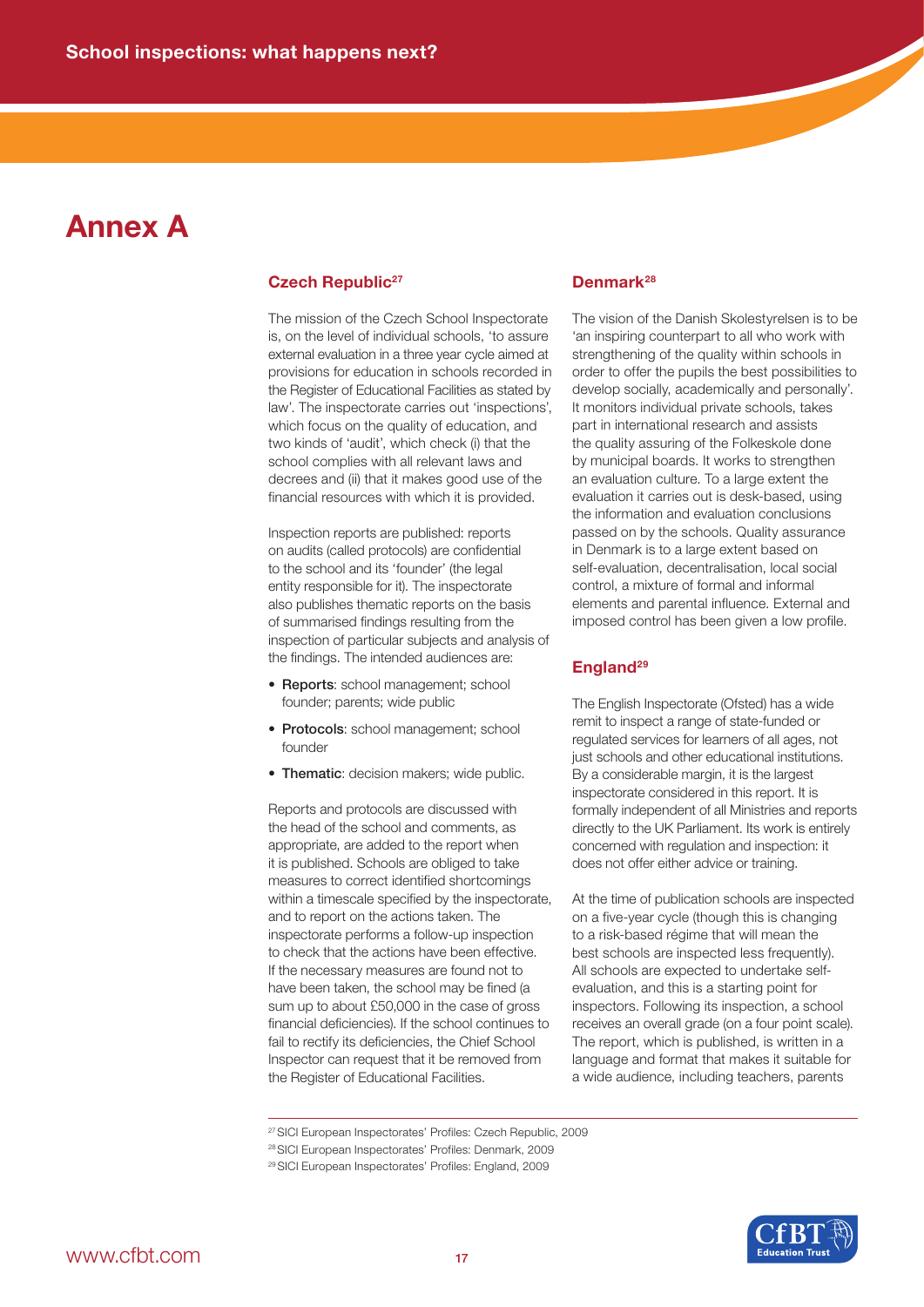and learners. The lead inspector also sends a letter to all pupils in the school to explain the main conclusions to them.

Schools are required to distribute their inspection report to all parents. They are expected to address the issues identified in the report, and their progress and effectiveness in doing so is one of the features examined at their next inspection. Schools receiving the lowest grade (4) are deemed to require 'special measures' or may be given a 'notice to improve'. They, and a proportion of schools receiving grade 3 (satisfactory), receive monitoring visits from inspectors or another inspection after a much shorter period than the normal three years. The results of such monitoring visits are also published. If schools do not show the necessary signs of improvement, the sanction of enforced closure is available.

In addition to individual school inspection reports, Ofsted undertakes a wide range of thematic studies. Some recent titles are: *Learning: creative approaches that raise standards, Citizenship established? Citizenship in schools 2006/09, Personal, social, health and economic education in schools.* The Chief Inspector publishes a detailed annual report on all Ofsted's work that is submitted to Parliament. A new framework for inspection of schools in England will be introduced from January 2011.

## Flanders<sup>30</sup>

The Flemish Inspectorate advises on institutional accreditation, inspects institutions and undertakes other tasks as required by law or on the instruction of the government. Its ambitions are to contribute to socially and democratically inspired education, to provide reliable statements about the quality of education in individual institutions and to generate accurate information about the overall quality of education. In short, its focus is towards the accountability end of the accountability/improvement spectrum.

Inspections themselves are based on a CIPO framework (Context, Inputs, Process, Output) and at every stage inspectors go through the four steps of data analysis, examination, interpretation and deliberation. Inspection reports are published. They conclude with advice that can take one of three forms – favourable, limited favourable and unfavourable. In the first of these, the institution is given a clean bill of health. In the second, the institution is allowed to continue but required to make specified improvements within a given period. This is assessed in a follow-up visit. If the advice is unfavourable, the institution has a defined period in which to overcome its shortcomings: if it does not do so (as determined in another inspection) its recognition will be withdrawn.

There is no formal requirement for the Inspectorate to produce thematic reports, though it sometimes does so. However, the Ministry can commission investigation into specific topics and this influences the emphases given to individual inspections. For example, in the current school year the accent is on language policy.

## **Germany31**

Germany comprises 16 federal states and inspection is organised at the state level rather than as the responsibility of the Federal Republic. The arrangements in three of the states (Hesse, Rhineland-Palatinate and Saxony) have been considered in preparing this report. Whilst there are clearly some differences, the general approach is to be non-judgmental and purely evaluative (diagnostic and analytic). Inspectors do not give advice, nor do they 'grade'. Schools decide for themselves, on the basis of the evaluations, what actions are required to make improvements. The Inspectorates do not apply sanctions when performance is weak. Reports are not published.

There are two interesting and unusual features in Rhineland-Palatinate, quite possibly replicated in other states, that illustrate the low key, collaborative mindset of the Inspectorate.

<sup>31</sup> SICI European Inspectorates' Profiles: Hessen, 2009; SICI European Inspectorates' Profiles: Rhineland-Palatine, 2009; SICI European Inspectorates' Profiles: Saxony, 2009



<sup>30</sup> SICI European Inspectorates' Profiles: Flanders, 2009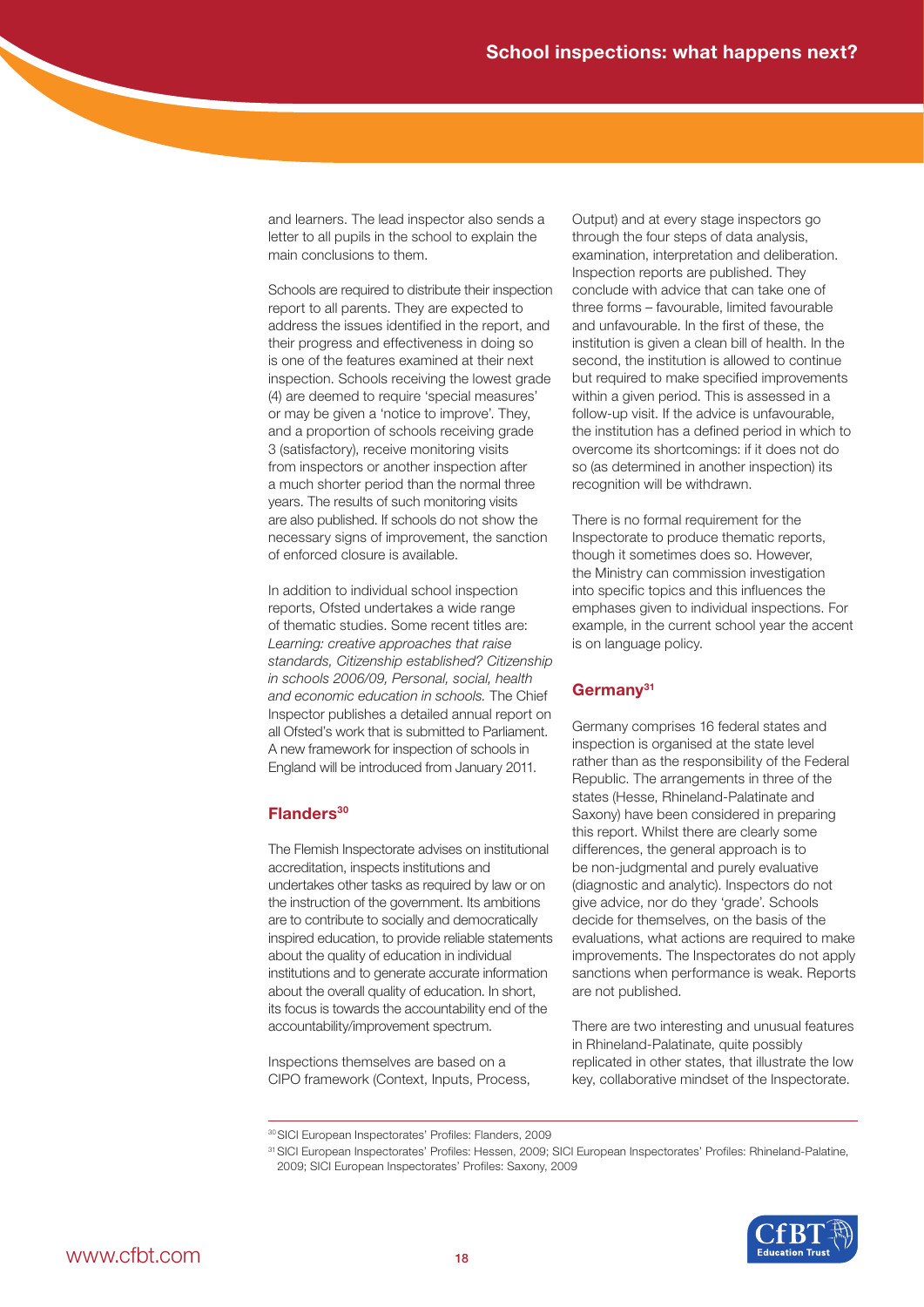The first is that it has links with higher education institutions 'in order to stay in touch with educational research on school evaluation and development'. The second is that its reports give considerable weight to the evaluations derived from a range of stakeholders (such as students, parents and teachers); they are not dominated solely by the views of the inspectors themselves.

## **Hong Kong32**

The Quality Assurance Division of the Hong Kong Education Bureau is responsible for external school review. The system has been vigorously developed in recent years, and is integrated into a 'school development and accountability framework' designed to underpin continuous improvement. External review is thus 'improvement oriented', 'school specific' and 'focused'. This means that the timing and duration of the review and its team composition are flexibly tailored to meet the circumstances of the school.

Likewise, external review reports are tailored to the school, and so there is variation in structure and reporting approach from one review to another. Reports include the school's response to the findings and must be released to relevant stakeholders by the school but they are not uploaded onto the Education Board's website. Whether or not to publish a review more widely is a decision for the school, but if it decides to publish it must do so in full, and undertake to publicise all future external reviews similarly. Schools are not allowed to use the reports in their own publicity.

A particular feature of the Hong Kong practices is that the views and involvement of *all* teachers are sought and encouraged. There are online questionnaires for them to complete and schools are strongly encouraged to collect and incorporate their reactions to the draft report in the official response released with the report.

#### **Ireland33**

The Irish Inspectorate is a division of the Ministry of Education and Science and the Chief Inspector is a member of its senior management team. The Inspectorate's main functions are evaluation of the education system, providing advice to the education system and contributing to the formulation of education policy.

The Inspectorate undertakes a range of inspections in order to produce both thematic and individual institution reports. All reports are published, and schools have the opportunity to provide their own comments on their report, which are published at the same time. The reports make recommendations, and the Inspectorate's advice-provision function is fulfilled at least in part by inspectors in the course of their inspections.

To a greater extent than in most other inspectorates, inspectors have a responsibility for the direction of schools and in this sense are not entirely 'independent'. This is not, of course, to say that they cannot be objective. The arrangement means that follow-up to an inspection, and monitoring whether a school takes the advice it has been given, falls naturally to the inspectors who have the institution concerned within their 'patch'.

The target audiences for all reports are many and various – school patrons, school principals and their staff, relevant administrative sections of the Department of Education and Science, parents and the wider public. In addition, composite and national thematic reports are for politicians and policy makers, teacher educators and the press.

## **Netherlands34**

The statutory purpose of the Dutch Inspectorate is 'to evaluate and to stimulate the quality of education and to inform all parties concerned on the quality of education in general and in individual institutes'. Schools

<sup>32</sup> The next phase of external school review, Quality Assurance Division, Education Bureau, Hong Kong, 2008; www.edb.gov.hk; www.hk.sitc.co.uk



<sup>33</sup> SICI European Inspectorates' Profiles: Ireland, 2009

<sup>34</sup> SICI European Inspectorates' Profiles: The Netherlands, 2009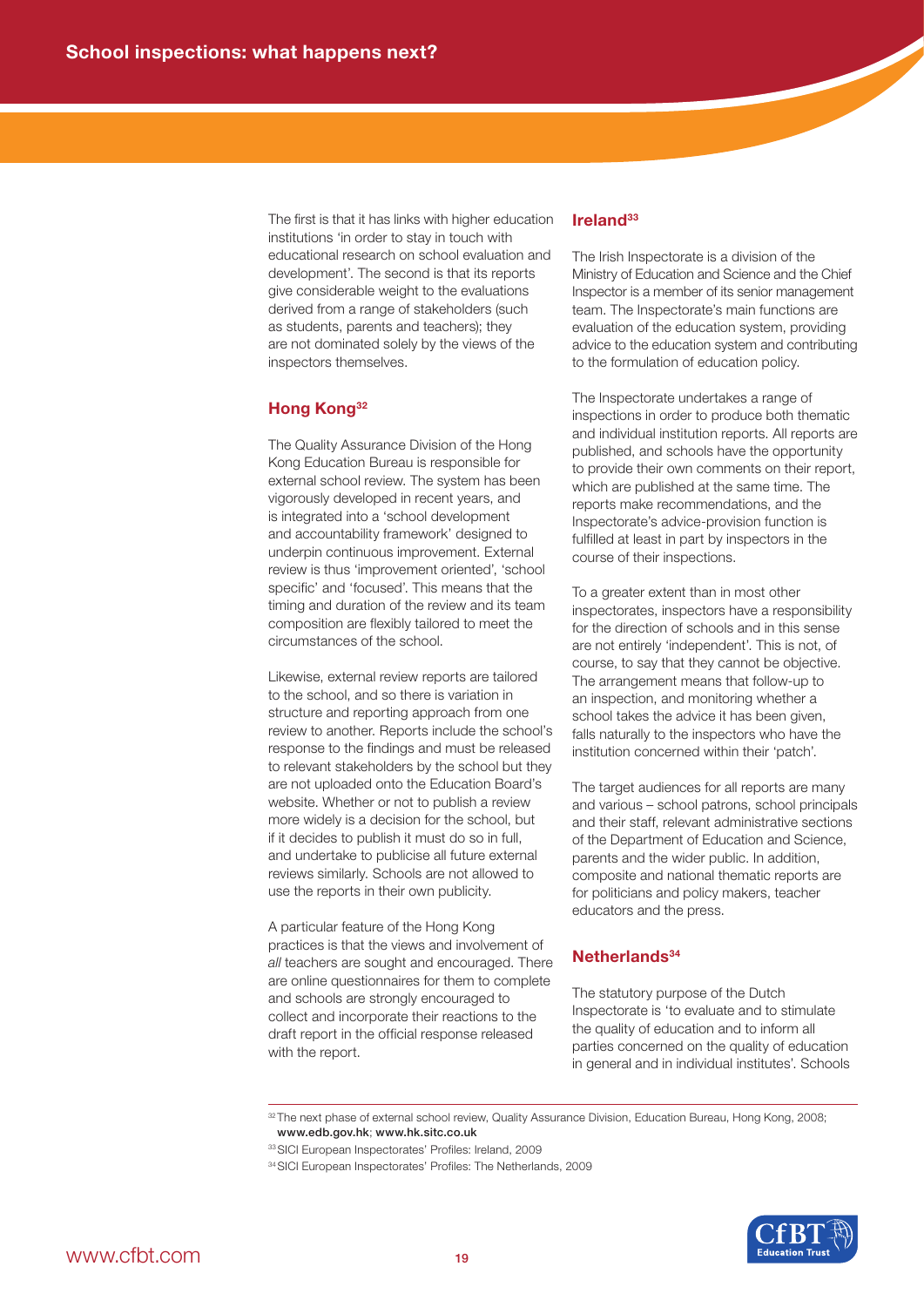that do not comply with national regulations are called to account and the Inspectorate points out the ways in which quality improvements can be achieved. However, the Inspectorate has no formal advisory role in relation to the institutions it inspects.

If a school displays serious weaknesses, the Inspectorate implements a more intensive inspection regime and may, eventually, report the school to the Minister of Education. All reports are published, and the Inspectorate acts as a source of information about educational quality nationwide (partly through inspection of individual schools and partly through separate thematic inspections) in order to inform policy making and management. Examples of recent themes are: Care for pupils; Social cohesion; Waiting lists in special education.

Following an inspection, there is a phase known as 'intervention' during which the school has to take action to improve the identified shortcomings and the Inspectorate monitors its progress in doing so. If the school fails to improve, the Inspectorate can increase the pressure by more intensive monitoring (undertaking a Quality Improvement Inspection) or, ultimately, by imposing sanctions.

## **New Zealand35**

In New Zealand, the Educational Review Office fulfils the role of an inspectorate. Its mission is 'to provide external evaluation that contributes to high quality education for all young New Zealanders' and it is required to provide assurance to Government about its investment in education. The Review Office reviews all schools, the timing of a review being determined using a 'Chain of Quality' (see below). All reports are published.

At the end of a review, a judgement is made about the quality of the school concerned using the Chain of Quality.

• If the Review Office has serious concerns, it recommends Ministry of Education

intervention and will arrange the next review within 12 months. Even if it believes a school can make the necessary improvements without Ministry intervention, serious concern triggers a 12-month review period.

- If the school has less serious weaknesses and the Review Office is not confident that it will be able to overcome them, whilst believing that it should be able to do so, the review period will be 24 months.
- The 'normal' situation is a review period of three years.
- However, if a school has demonstrated competence in self review and has a track record of good performance so that there is no perceived risk to the quality of education, a review period of four to five years may be recommended.

Each year the Review Office publishes a set of thematic Education Evaluation Reports intended to give parents, teachers and officials information about the system as a whole and how it is performing. For example, in the current year titles have included: Readiness to implement the New Zealand curriculum; Managing professional learning and development in secondary schools; and Quality of education and care in kindergartens.

## **Northern Ireland36**

The inspectorate in Northern Ireland has a clear and explicit mission to 'promote improvement'. Its vision is for the inspectorate to be highly regarded and influential, dedicated fully to the education and well-being of all learners. Its organisational values are truth, dignity, service and example. It has long recognised that the greatest chance for sustained improvement occurs when a school has established a positive culture and commitment to self evaluation and professional growth and so it has produced a range of literature designed to assist selfevaluation at whole-school and subject levels. It has involved a group of schools in piloting a major new handbook of guidance, 'Together



<sup>35</sup> www.ero.govt.nz

<sup>36</sup> SICI European Inspectorates' Profiles: Northern Ireland, 2008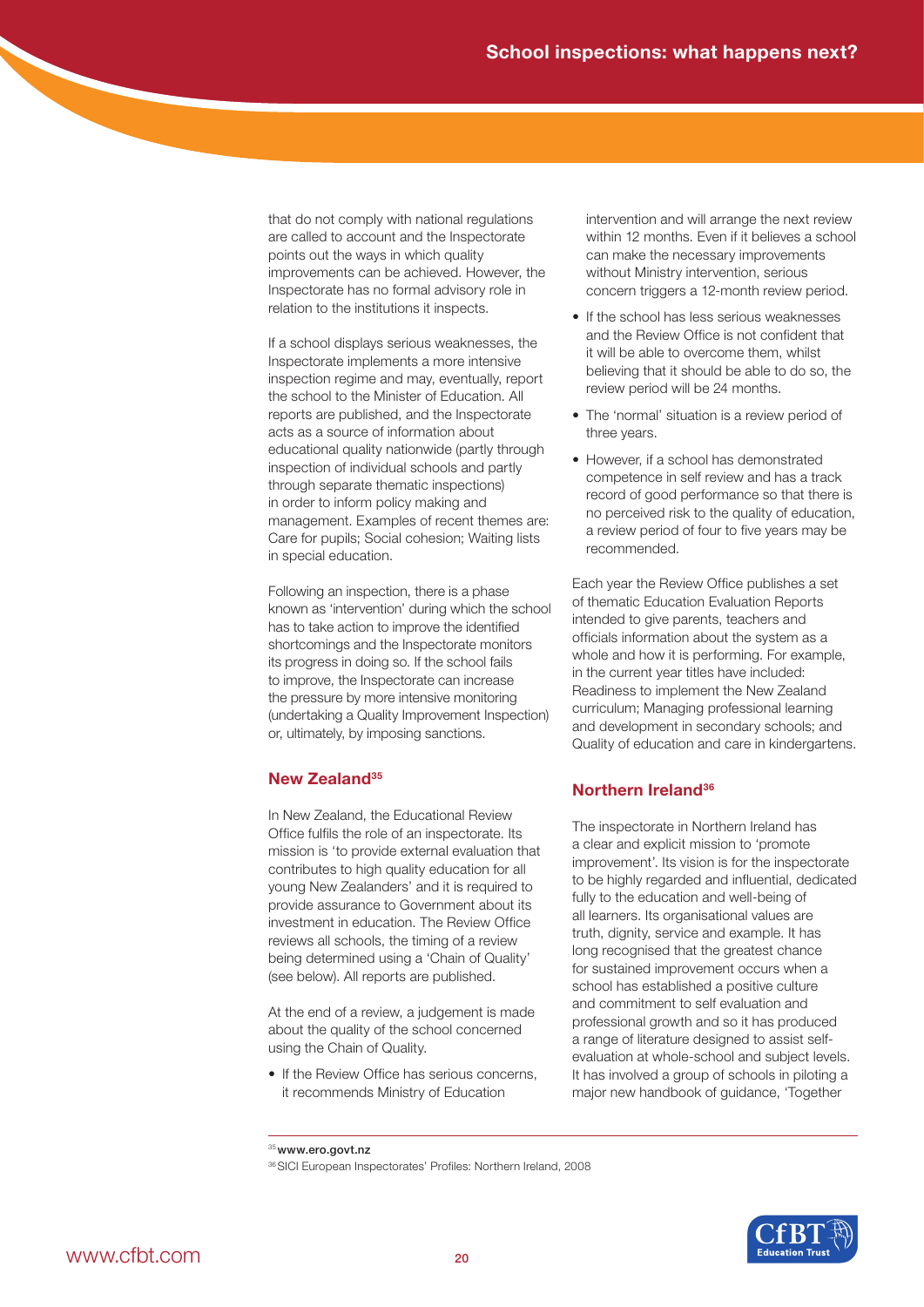Towards Improvement', which is available to all schools.

Nevertheless, there can be a firm hand within the velvet glove where the grading and written text of a report indicate that it is necessary. The most likely consequence is a followup inspection and possibly the inclusion of the school in a special support programme (provided by the Education and Library Board's Curriculum Advisory and Support Service).

As well as full institutional and follow-up inspections, there is a parallel programme of thematic inspections. All are published. A feature of the régime is that all types of inspection are planned in a co-ordinated and proportional way, giving schools an opportunity to influence areas of their work which inspectors consider. In other words, it is not just individual inspection events that are intended to promote the improvement of a particular school at a specific point in time, but the entire inspection milieu, continuously.

### **Portugal37**

The mission of the Portuguese inspectorate is strongly biased towards accountability and control (to guarantee quality, equality and justice; to control, audit and supervise; to contribute to accountability; and to provide information to support policy makers and underpin public opinion).

After an external evaluation by the Inspectorate, a school is also expected to build up a Development Plan aimed at overcoming the weakest aspects that were found. Such a plan is submitted to the school assembly and to the Regional Services of the Ministry of Education. If the performance is good, a school is given greater autonomy. Schools that succeed are awarded autonomy contracts that enable them to manage an increasing number of areas of school governance. Schools are not able to sign an autonomy contract before they give evidence that they are performing above minimal standards.

The inspectorate does not implement a system of follow-up inspections of poorly performing schools, but such schools are monitored and supported by the Regional Services of the Ministry of Education. Such schools must present an improvement plan with objectives and goals to be achieved.

## **Scotland38**

The Inspectorate in Scotland is an agency that operates independently and impartially whilst remaining directly accountable to Ministers, who have emphasised the need for a distinctive contribution to improving the quality of education and raising attainment. The core objective is to promote and contribute to sustainable improvements in standards, quality and achievements for all learners. The Inspectorate seeks to work in partnership with the institutions it inspects and other agencies. Within this broad context, inspection and review are intended to provide external assurance of quality, to verify self evaluation, to identify and promote good practice and to build the capacity for improvement

Inspection reports are published. Followthrough is proportionate and depends on the findings. Where provision is weak, inspectors may return to a school within a short timescale (e.g. 6 months) and may continue to engage with the school over a period of years. If there is no improvement, the inspectorate has the authority to seek an 'enforcement order' from Ministers, but that is rarely if ever required. Where provision is very good, inspectors do not return to a school, other than to see good practice.

The Inspectorate also undertakes thematic work, and recent reports, bringing together information from a range of schools, include: Assessing, recording and analysing learner progress and outcomes; Business education – a portrait of current practice; and Count us in – achieving success for deaf pupils.



<sup>37</sup> SICI European Inspectorates' Profiles: Portugal, 2009

<sup>38</sup> SICI European Inspectorates' Profiles: Scotland, 2009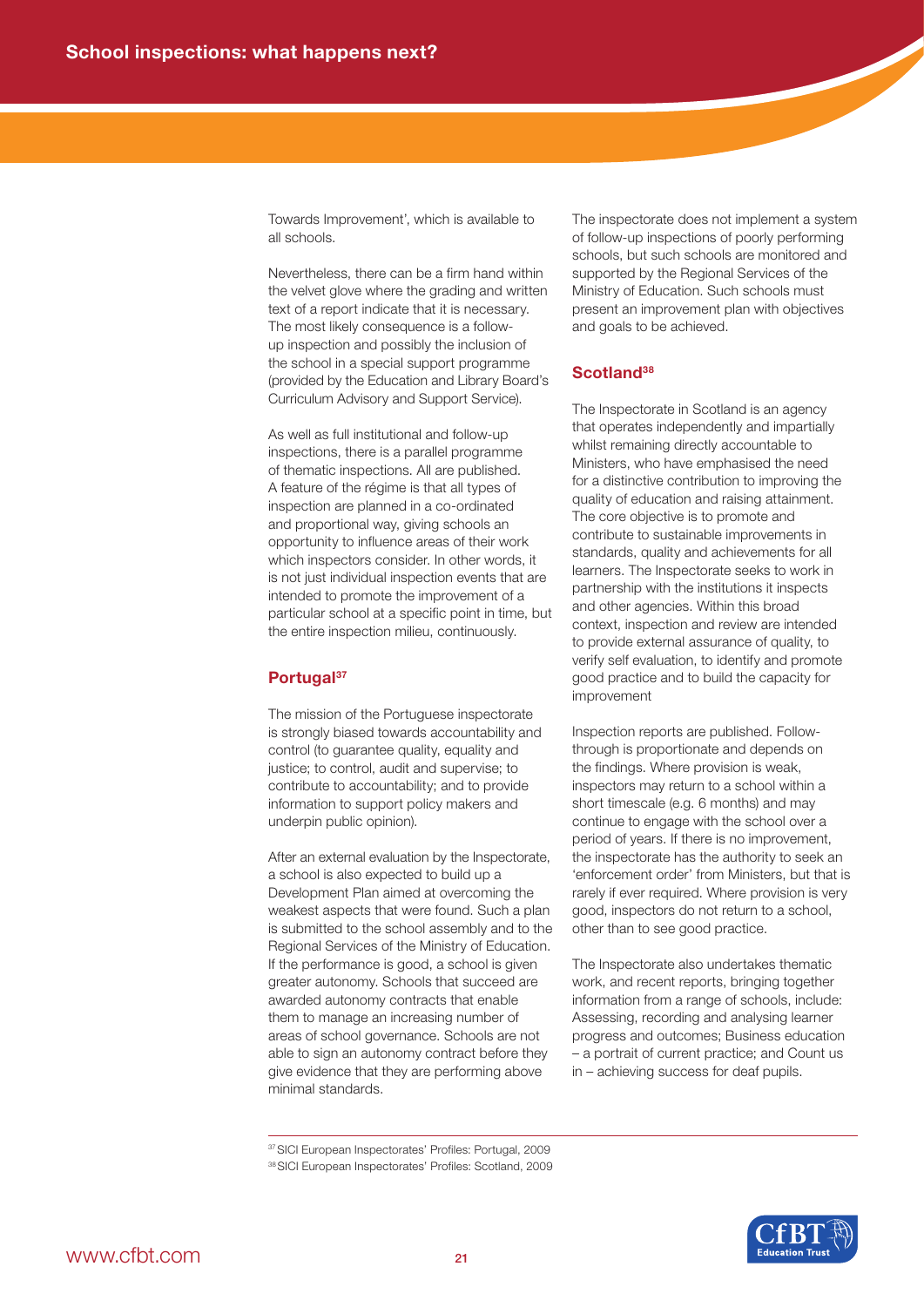### Singapore<sup>39</sup>

The external evaluation function in Singapore is fulfilled by the School Appraisal Board – a division of the Ministry of Education. More than in any other country considered in this study, there is a comprehensive School Excellence Model in Singapore that underpins the whole endeavour to maintain and improve educational quality. It is a good example of the need to devise quality systems that are appropriate to the culture of the country concerned. It is hard to imagine such a rational, well thought-out and comprehensive system being implemented in any country in Europe, where pre-conceptions and conservatism (both educational and political) would undermine it.

Schools undertake self evaluation using the structure and categories of the excellence model, and this is validated on a five year cycle by external experts appointed by the Appraisal Board. The outcome of a validation visit is a feedback report intended to be a catalyst for action. The whole process is designed to ensure that schools have a realistic and perceptive appreciation of their strengths and relative weaknesses, and that they take responsibility to address and overcome shortcomings themselves, within the structures provided by the Ministry. 'Failure' is not an option.

The rewards for success in Singapore include a comprehensive set of awards that schools can obtain (set out in a Masterplan of Awards). These recognise a school's achievement in a range of areas (academic value added, physical/aesthetic and character development) at a range of levels.

## **Slovak Republic<sup>40</sup>**

The core mission of the inspectorate in the Slovak Republic is 'to identify the school's strengths and areas for improvement, to find problems that are related to violated legislation and to order and assign their improvement: and to inform a school provider about unsatisfactory school facilities and problems connected with weaknesses in the teaching'. More generally, the aim is to improve the quality of education in all aspects. One way that inspectors achieve this is through sharing their experiences in meetings with school managers and through in-service training seminars with teachers.

If inspectors discover significant shortcomings in a school, there is a series of requirements that can be specified, with sanctions (from financial penalties to dismissal of the headteacher or de-registration of the school) that can be imposed. In less extreme circumstances, the inspectorate identifies the measures a school needs to take to improve and, after the appropriate period, re-inspects to verify that they have been taken accordingly.

## **Spain41**

The main aims of the Inspectorate in Spain are to guarantee the observance and application of the laws and to contribute to the improvement of education. The second part is fulfilled by the Education Inspectorate mainly 'by giving advice to, guiding and informing the different sectors of the education community in the exercise of their rights and the fulfilment of their obligations'. Inspections do not classify schools but rather, through analysis of their performance, their successes and their difficulties, help to deepen their self-understanding and identify specific areas where improvement is desirable.

Following inspection, inspectors draft a report that is then analysed jointly with the school governing team before being published. The report is the starting point for a school improvement plan, the implementation of which is followed up by the inspectorate. However, there are generally no economic or administrative consequences for a school

- 40 SICI European Inspectorates' Profiles: Slovak Republic, 2009
- 41 SICI European Inspectorates' Profiles: Spain, 2009



<sup>&</sup>lt;sup>39</sup> The Quality Journey of Singapore Schools, 3rd APEC Ministerial Meeting, Santiago, Chile, April 2004; www.moe.gov.sg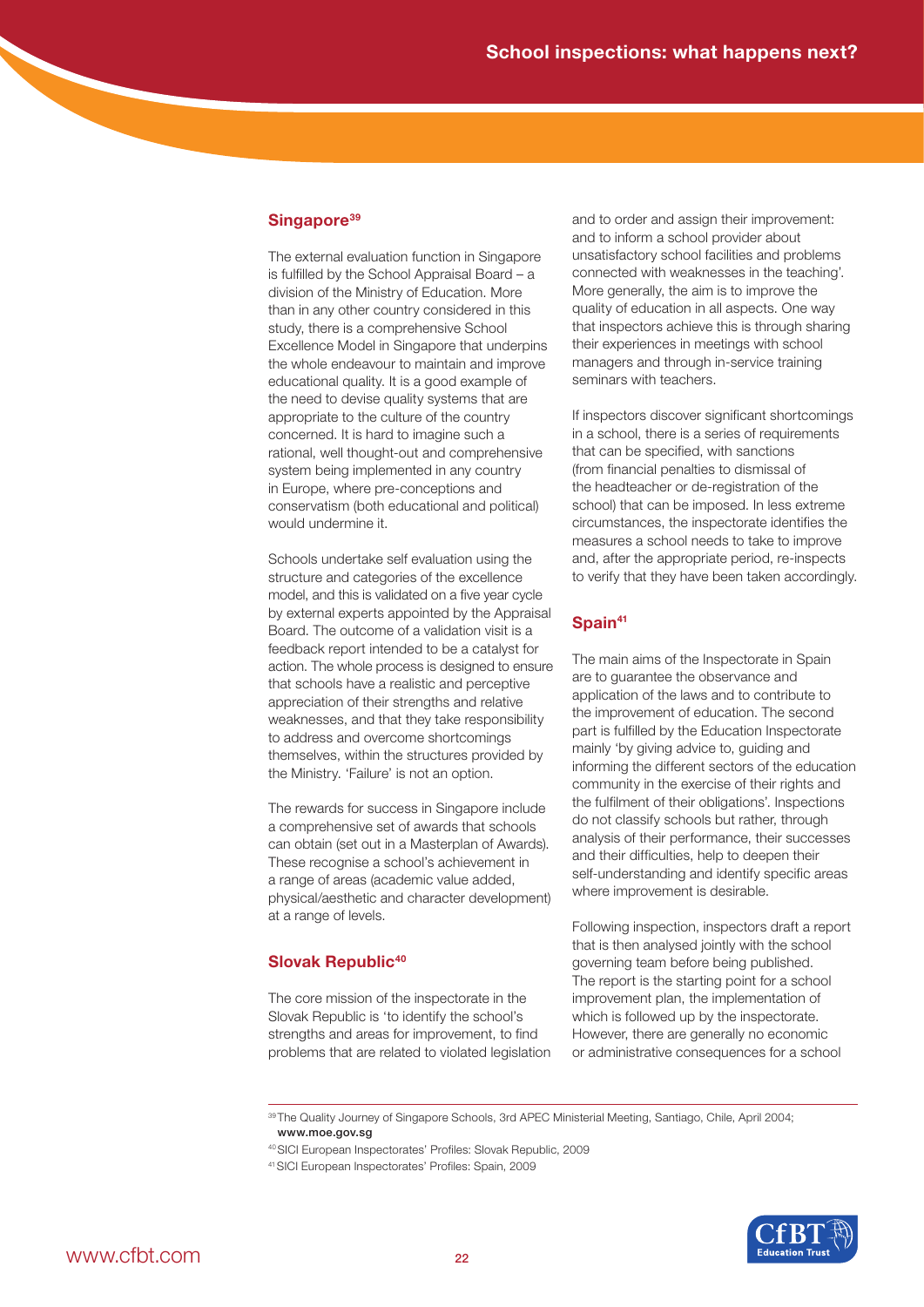as a result of an inspection report. Schools are simply 'expected' to overcome their weaknesses as identified through inspection.

## **Sweden42**

Since 1 October 2008, Skolinspectionem (the Swedish schools inspectorate) has been an independent agency. The task of the Inspectorate is to determine whether – and how well – a school or activity is functioning in relation to the regulations set out in the Education Act, school ordinances, national curricula and other national statutes. This involves auditing and assessment at both municipal and school level, focusing on the quality and legal aspects of the operation.

The Inspectorate also prepares and publishes a considerable range of thematic reports. Recent examples include: Teaching of Swedish; Drop-out; and Bullying, harassment and discrimination in schools.

The present situation is one of change and flux because an initial six-year programme to perform full inspections (legal and quality aspects) in all municipalities and schools is just finishing, and a new, more proportionate, régime is about to be introduced. Reports are published, and if failure to meet legal requirements is identified the institution is required to make the necessary improvements. However, a range of changes is under discussion (from the intended recipient of a school's report to whether or not the Inspectorate should produce an annual report drawing together its findings for the year).

#### **Wales43**

The mission of the Welsh inspectorate (Estyn) is the achievement of excellence for all in education and training. Its vision is to operate as a responsive, forward-looking and outward-looking organisation that has a growing national profile and increasing impact on policy making in Wales. Its objectives

are (i) to deliver a high quality education and training inspection service; and (ii) to provide independent and sound advice, based on inspection evidence, to inform the formulation and evaluation of policy for education and training in Wales.

Following an inspection, the written report (which should contain clear recommendations for improvement) is shown to the school, which is invited to provide a written response to be published with the inspector's report. Schools are obliged to produce an action plan in response to the recommendations. When an inspection finds that a school is underperforming seriously, follow-up inspections are arranged to check that good progress is being made in rectifying the shortcomings. Otherwise, monitoring how effectively the school's action plan is implemented is the responsibility of its governors and the local authority.

Thematic inspection reports are produced every year. Some are in response to the annual remit given to Estyn by the Minister, others may be commissioned at the discretion of the Chief Inspector. Recent themes have included: Education for sustainable development and global citizenship, Learning provided for young offenders, and Welsh medium/bilingual provision – 14–19 science courses.

42 SICI European Inspectorates' Profiles: Sweden, 2009



<sup>43</sup> SICI European Inspectorates' Profiles: Wales, 2009